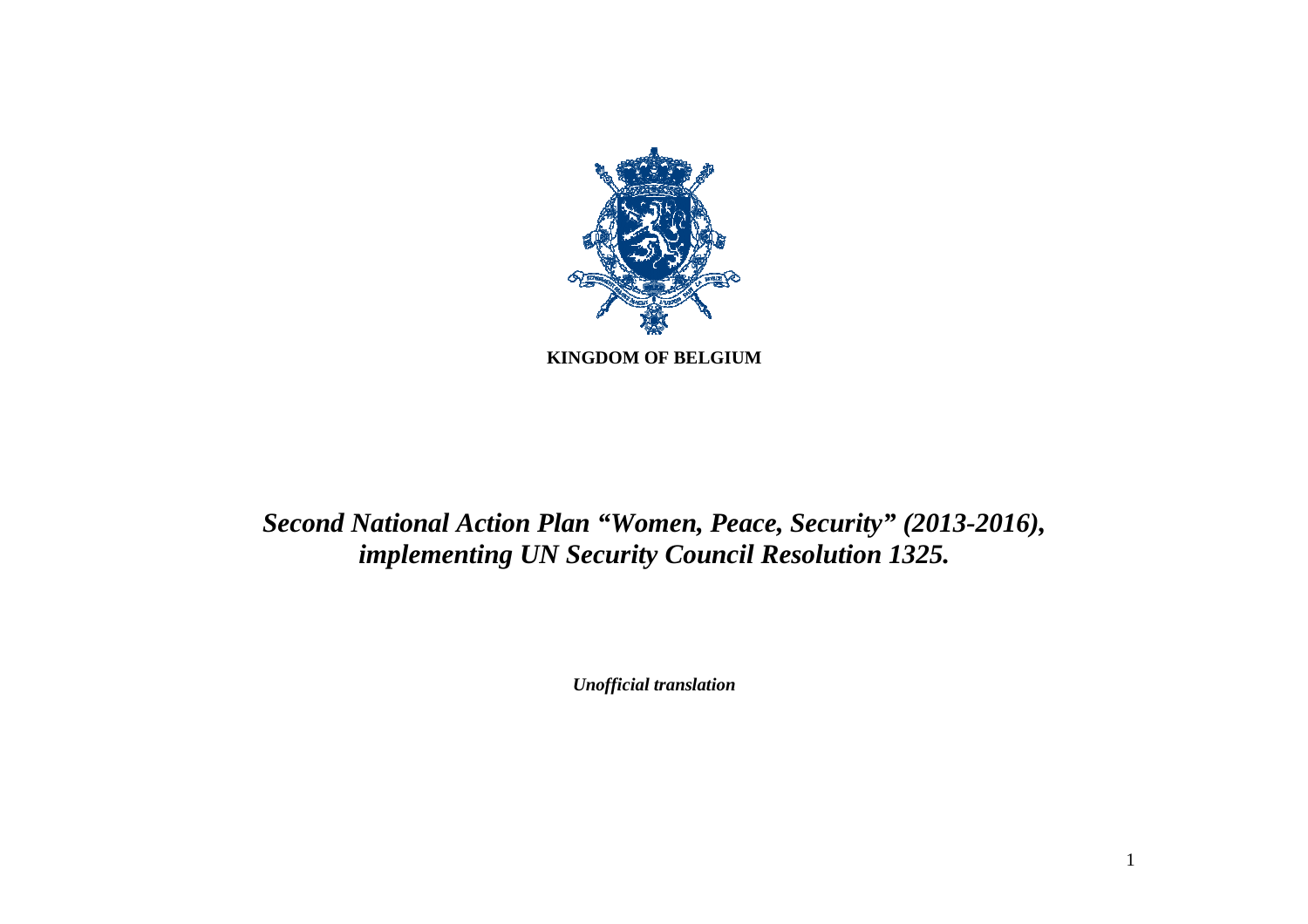## *WOMEN, PEACE AND SECURITY BELGIAN NATIONAL ACTION PLAN 2013-2016*

## **Introduction**

#### Women, war and peace

Wars and other armed conflicts have always impacted women in a different way than men. While men are more often directly involved in the fighting, women also feel the effects, whether indirectly, as a result of difficult and dangerous conditions, or directly, when they become civilian victims. The United Nations (UN) has reported that almost 90 % of victims of contemporary conflicts were civilians, most of whom were women and children. As regards the victims of specific forms of sexual violence that occur in situations of war, these are also mainly female.

 Furthermore, women feel the effects of conflict longer than men once it has ended. Indeed, they are rarely, if ever, involved in peace negotiations and preparations for reconstruction. As a result, their specific needs are neither heard nor taken into account. The consequences of sexual violence perpetrated during conflict situations (dishonour and exclusion from the community, pregnancy, health problems, etc.) do not, for that matter, disappear with the conflict. Even worse, acts of sexual violence often continue after the end of hostilities and become, to a certain degree, the "norm".

## Resolution 1325

In order to put an end to such situations, on 31 October 2000, the UN Security Council adopted by consensus resolution 1325 entitled "Women, peace and security". On the one hand, the objective of this resolution is to prevent violence against women and girls and to protect them from such violence. On the other hand, the resolution aims to increase women's participation in decision-making in the areas of peace and security, for example within the context of peace negotiations or discussions relating to reconstruction in the aftermath of conflicts. This focus on increasing women's participation in decision-making is a key element of the resolution and necessitates a different approach to women's role in conflicts. Women must not only be considered as victims. Through empowerment they should get the possibility of deciding their own fate and contributing to the prevention and resolution of conflicts and peace building.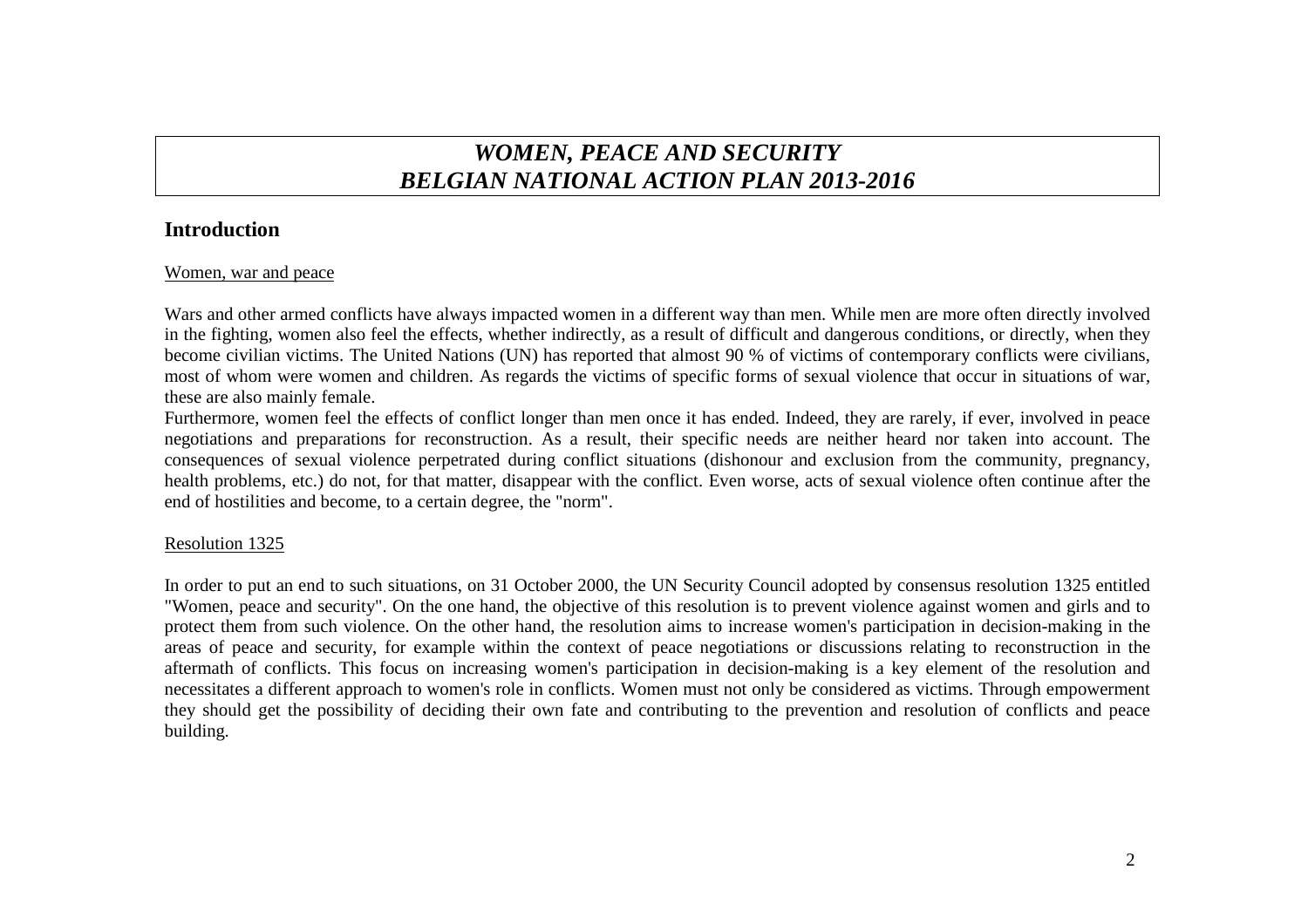The resolution is applied both by the member states of the UN and by the UN itself, as well as by other international organisations such as NATO, the EU and the OSCE. The parties can apply the resolution by, amongst other things, taking particular measures, when intervening in conflicts, to protect women and fulfil their specific needs, by firmly condemning sexual violence and by supporting the establishment of mechanisms to combat violence against women. The resolution's objective can also be pursued by sending more women on international missions, by assigning more positions to women within international organisations and by encouraging other countries to involve women in negotiations.

 In 2004, the UN Security Council called on all member states to draw up a national action plan (NAP) in order to give concrete effect to the implementation of resolution 1325. Indeed, national action plans are considered to be the most effective method of achieving the resolution's objectives.

#### Follow-up resolutions

On 19 June 2008, the Security Council unanimously adopted a second resolution on the theme of women, peace and security. Resolution 1820 focuses mainly on sexual violence, which is condemned in all its forms. The Security Council recognises that the use of sexual violence as a tactic of war represents a threat to security and stability. An appropriate response is therefore required. Furthermore, sexual violence can be considered a war crime, a crime against humanity and, in certain circumstances, an act of genocide and, in this respect and in accordance with the Rome Statute, be prosecuted as such. The resolution also calls for the combating of impunity in the area of sexual violence.

Resolution 1888, which was unanimously adopted by the Security Council on 30 September 2009, provides instruments to facilitate the implementation of resolution 1820. Thus, the Secretary-General is among others requested to appoint a Special Representative in the area of sexual violence, to submit annual reports to the Council and to ensure more systematic reporting on incidents of trends, emerging patterns of attack, and early warning indicators of the use of sexual violence in armed conflict in all relevant reports to the Security Council.

Under the terms of resolution 1889, the Council calls for particular attention to be given to the specific needs of women and their participation in all stages of the peace process. The resolution, unanimously adopted by the Security Council on 5 October 2009, calls, amongst others, for the definition of indicators permitting measurement of the application of resolution 1325 and the inclusion of the needs of women in activities such as the collection and analysis of data as well as planning for disarmament, demobilisation and reintegration, and the organisation of refugee camps.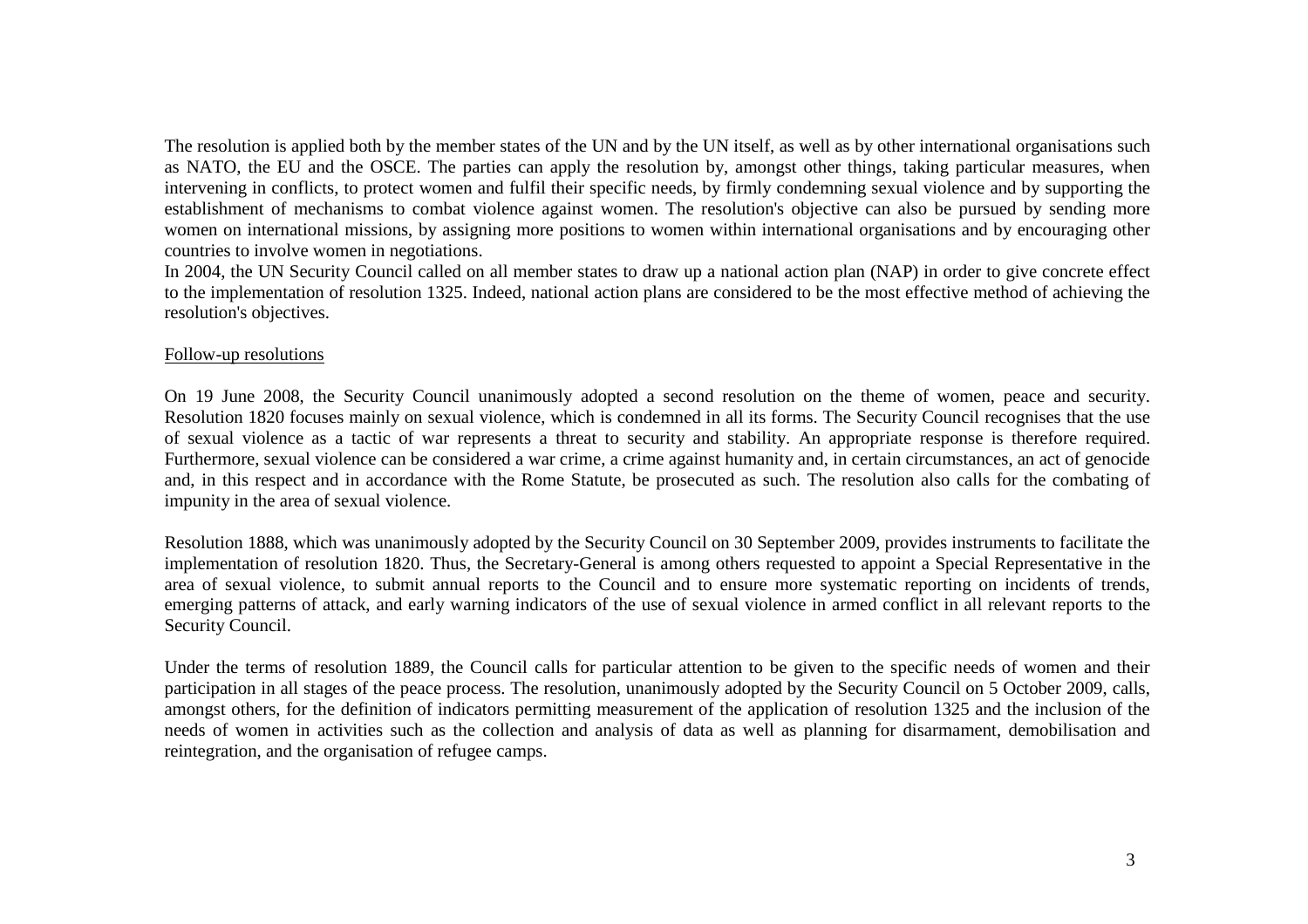On 16 December 2010, the Security Council reaffirmed the importance of combating sexual violence and the application of resolutions 1820 and 1888 by unanimously adopting resolution 1960. This resolution encourages the Secretary-General to include in his reports submitted pursuant to resolutions 1820 and 1888 detailed information on parties to armed conflict that are credibly suspected of committing or being responsible for acts of rape or other forms of sexual violence and specifically calls upon him to give particular attention to expertise concerning gender issues, the participation of women in peacekeeping missions and training in the area of gender-based and sexual violence.

Resolution 1983, which was unanimously adopted by the Security Council on 7 June 2011, encourages the incorporation of HIV prevention, treatment , care and support in the implementation of mandated tasks of peacekeeping operations. The resolution calls for specific attention for women and emphasises that the empowerment of women is necessary and that efforts must be taken to put an end to sexual and gender-based violence.

On 24 June 2013, the Security Council unanimously adopted resolution 2106. This resolution focuses on the issue of sexual violence and specifically calls for closer monitoring of commitments in terms of combating sexual violence and, once again, demands, in the case of conflict, that all parties involved put an immediate end to acts of sexual violence. The resolution also encourages all actors to involve women in prevention and protection measures and emphasises the important role that women and civil society can play in combating sexual violence.

#### Belgium

The promotion and protection of human rights is a priority for Belgium, which attaches great importance to the universality of such rights and strives to ensure that they are respected throughout the world. In its federal policies, Belgium is committed to promoting such rights and also active at EU, OSCE and Council of Europe level and acts within international UN institutions as well as on the ground, via its network of diplomatic missions.

Belgium also assigns great importance to the specific issue of the place of women in our society. At national level, various laws promote gender equality. One such law is the gender mainstreaming law of 12 January 2007. Internationally, Belgium has subscribed to several international conventions and agreements. For instance, Belgium has signed up to the Beijing Platform for Action and has ratified the International Convention on the Elimination of All Forms of Discrimination Against Women (CEDAW), as well as its optional protocol.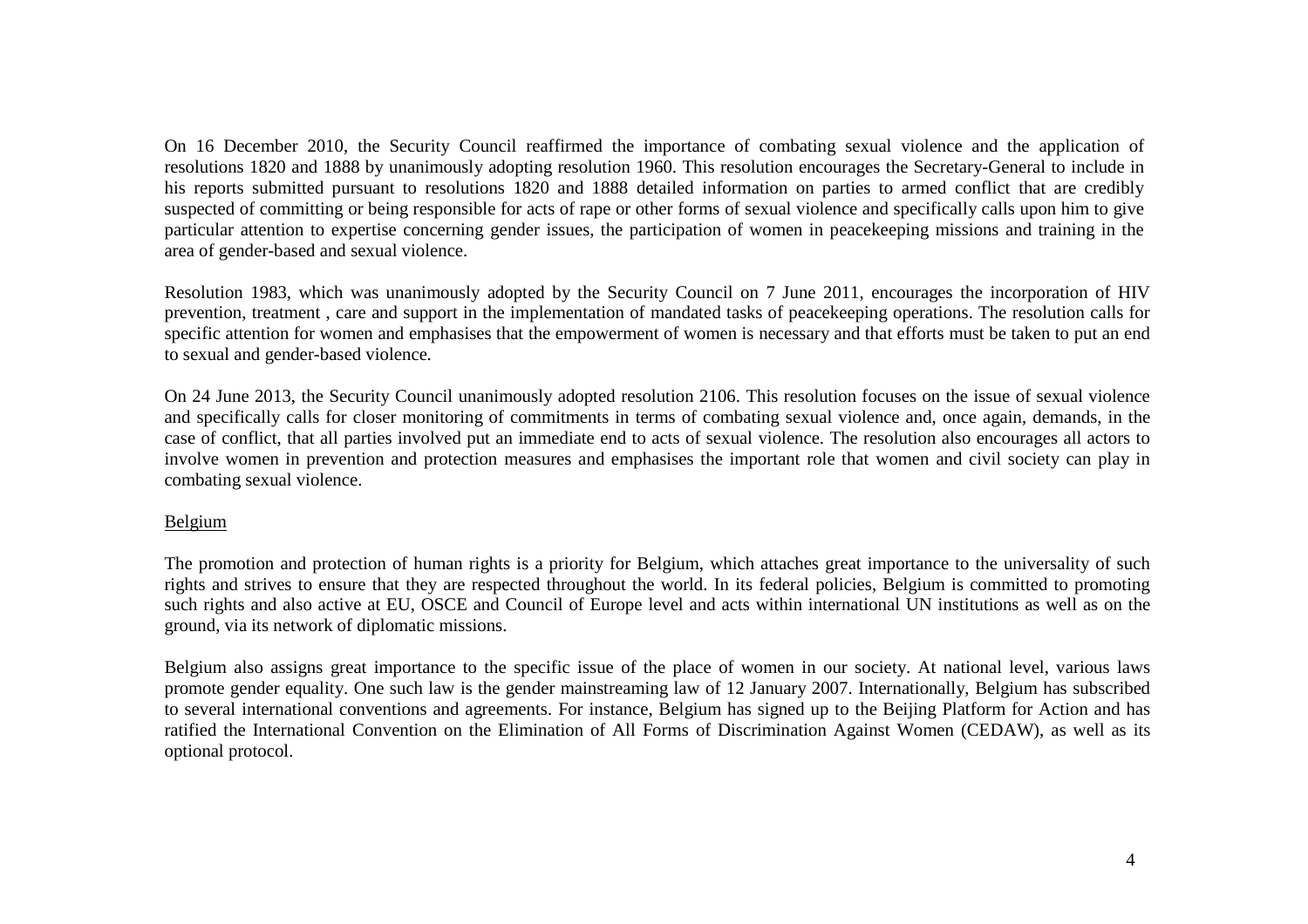#### The first Belgian national action plan pursuant to resolution 1325

In accordance with the resolution and the call to draw up a NAP, the Council of Ministers of 8 February 2009 adopted the first Belgian NAP, which was established under the auspices of the Federal Public Service (FPS) Foreign Affairs, Foreign Trade and Development Cooperation, in collaboration with the Ministry of Defence, the FPS Interior, the FPS Justice, the Institute for the equality of women and men and the Commission on Women and Development.

In force between 2009 and 2012 inclusive, the first Belgian NAP pursuant to resolution 1325 was a significant step forward for the issue of "women, peace and security". For the first time, an inventory was made of all actions concerning the situation of women in conflict and post-conflict zones at federal level in Belgium, and commitments were made by the actors concerned.

In December 2011, a progress report was submitted by the actors concerned relating to the actions already undertaken during this period. This progress report was presented to civil society and discussed at a conference held on 12 December 2011.

#### Lessons learned and second Belgian national action plan

The 2009-2012 NAP has enabled progress to be made in the right direction. The experience gained from the first plan and the debate conducted with civil society have also enabled certain lessons to be learned.

Thus, the second NAP has opted for a new structure aimed at clearly reflecting the current priorities of the Belgian federal government. The priority objectives of this NAP are:

- 1. The international normative framework;
- 2. Gender mainstreaming within the context of resolution 1325;
- 3. The protection of women and girls from all forms of violence, including sexual violence;
- 4. Women's participation in peacekeeping and peace-building processes;
- 5. Support for the implementation of resolution 1325 and the NAP;
- 6. Follow-up, reporting and monitoring.

Each objective is broken down into different goals, with each goal in turn being sub-divided into lines of action. These lines of action outline the framework in which the actions deemed necessary to achieve the objectives should be undertaken. The purpose of this new structure is also to more clearly highlight which lines of action will be carried out and which body/bodies is/are responsible for it.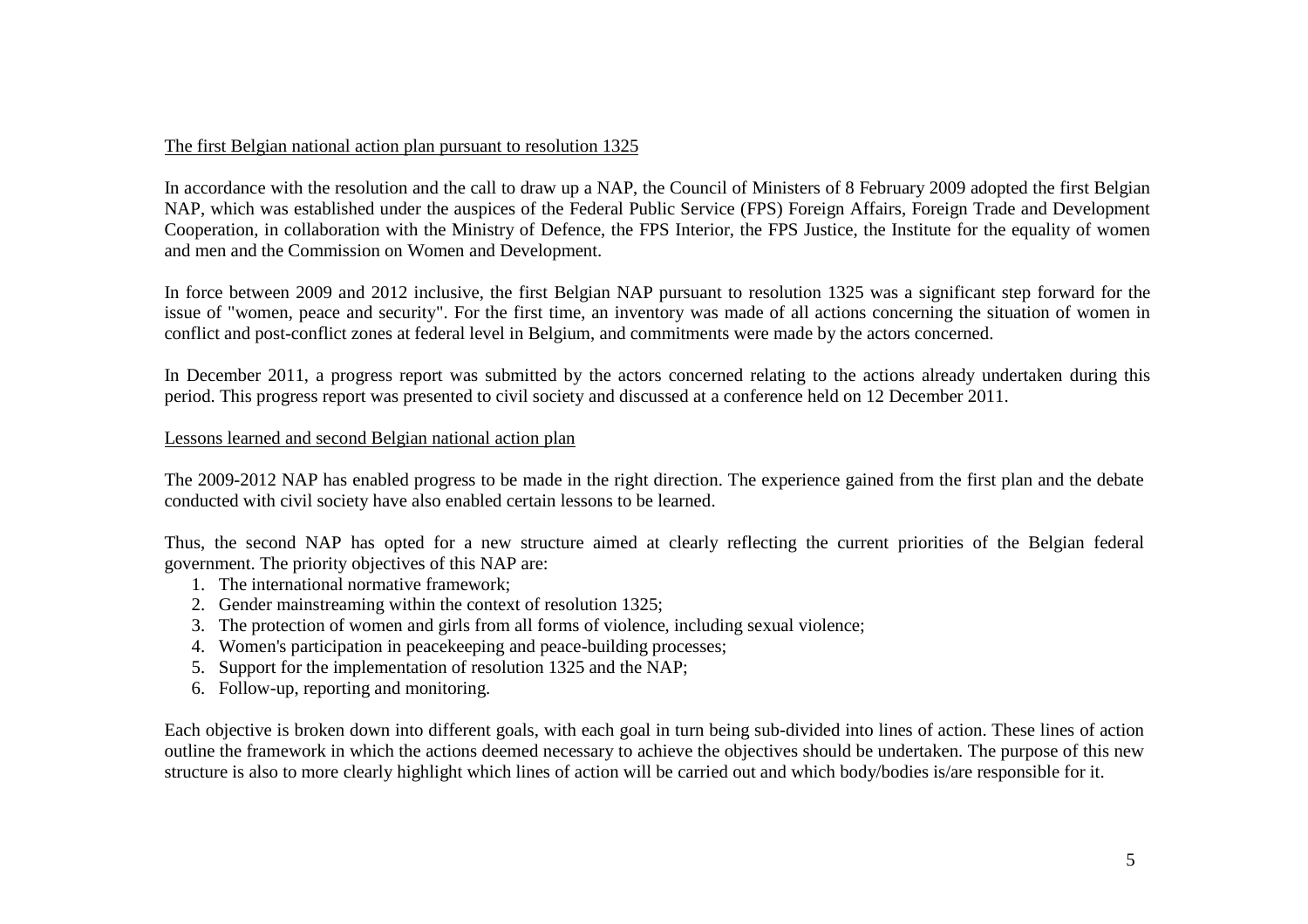In addition, the new NAP aims to emphasise the actions necessary to implement resolution 1325 and follow-up resolutions, while placing less emphasis on aspects relating to already well-established values.

The NAP endeavours to increase policy coherence and avoid actions being undertaken in an isolated, non-consultative manner.

Consideration was also given, when drawing up the plan, to the various elements arising from the follow-up resolutions.

Implementation of the plan applies both within Belgium as well as to Belgian policy with regard to partner countries of Belgian Development Cooperation, countries with which Belgium maintains bilateral relations, international organisations of which Belgium is a member, countries where Belgian armed forces are active, and with regard to third party countries. In three target countries, the coordinated action of departments will provide the opportunity to broaden experience with this NAP and continue to apply it. These countries are Afghanistan, the Democratic Republic of Congo and Mali. Monitoring in these countries can serve as a springboard for achieving the objectives of resolution 1325 in other countries, via the instruments available to our country as a result, amongst others, of diplomacy, development cooperation, partnerships and treaties (trade, environmental).

In order to respond to the increasing demand for measurability and reporting, this new NAP offers a control mechanism consisting of instruments for operational monitoring which take indicators from the UN and EU into account as well as best practice from abroad. In the same context, provision has been made for annual reporting to parliament to ensure regular follow-up of the NAP. These reports will be presented to parliament at the start of each year and will provide information about actions carried out during the previous year. The first report under this system will be presented to parliament at the beginning of 2015. The monitoring instruments, which are both quantitative and qualitative by nature, will be refined if necessary in order to monitor the impact of the strategy and of the lines of action. This monitoring will provide an indication of actions carried out in order to achieve the lines of action that have been set. Annex  $3<sup>1</sup>$  provides an assessment of the situation at the launch of the second NAP. This assessment will form the basis for annual reporting from 2015 onwards and will enable developments in the implementation of the NAP to be tracked. Annex 4 details the indicators established by the EU.

A list of abbreviations is attached in annex 1. The references to resolution 1325, the first NAP (2009-2012) and the assessment of the situation presented on 12 December 2011 can be consulted in annex 2.

<sup>&</sup>lt;sup>1</sup>The annexes are only available in Dutch or French.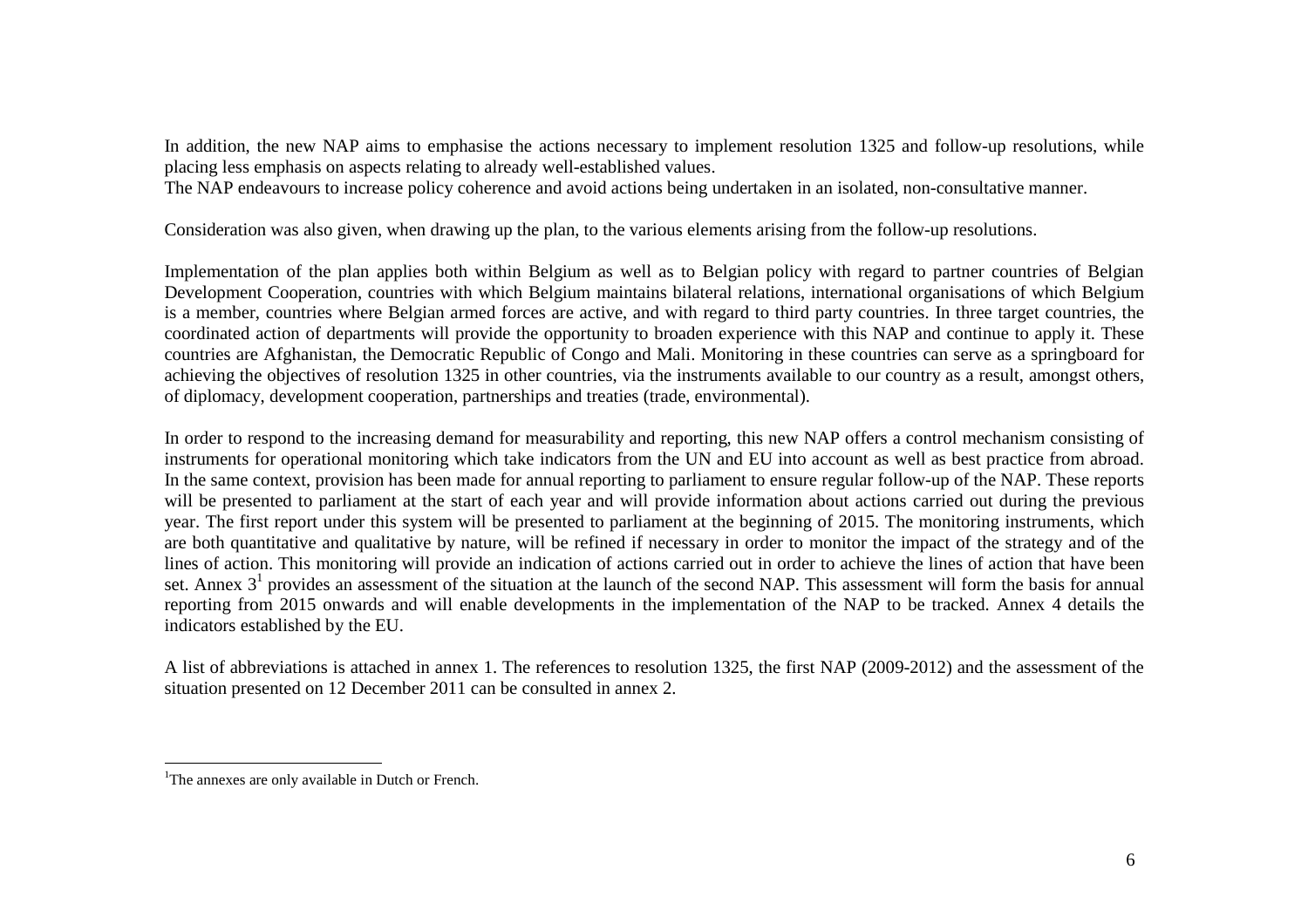Drafting of this NAP was coordinated by the FPS Foreign Affairs, Foreign Trade and Development Cooperation and the Institute for the equality of women and men and prepared in collaboration with the Ministry of Defence, the FPS Interior and the FPS Justice. Civil society also had the chance to examine it during a consultation meeting organised by the FPS Foreign Affairs, Foreign Trade and Development Cooperation.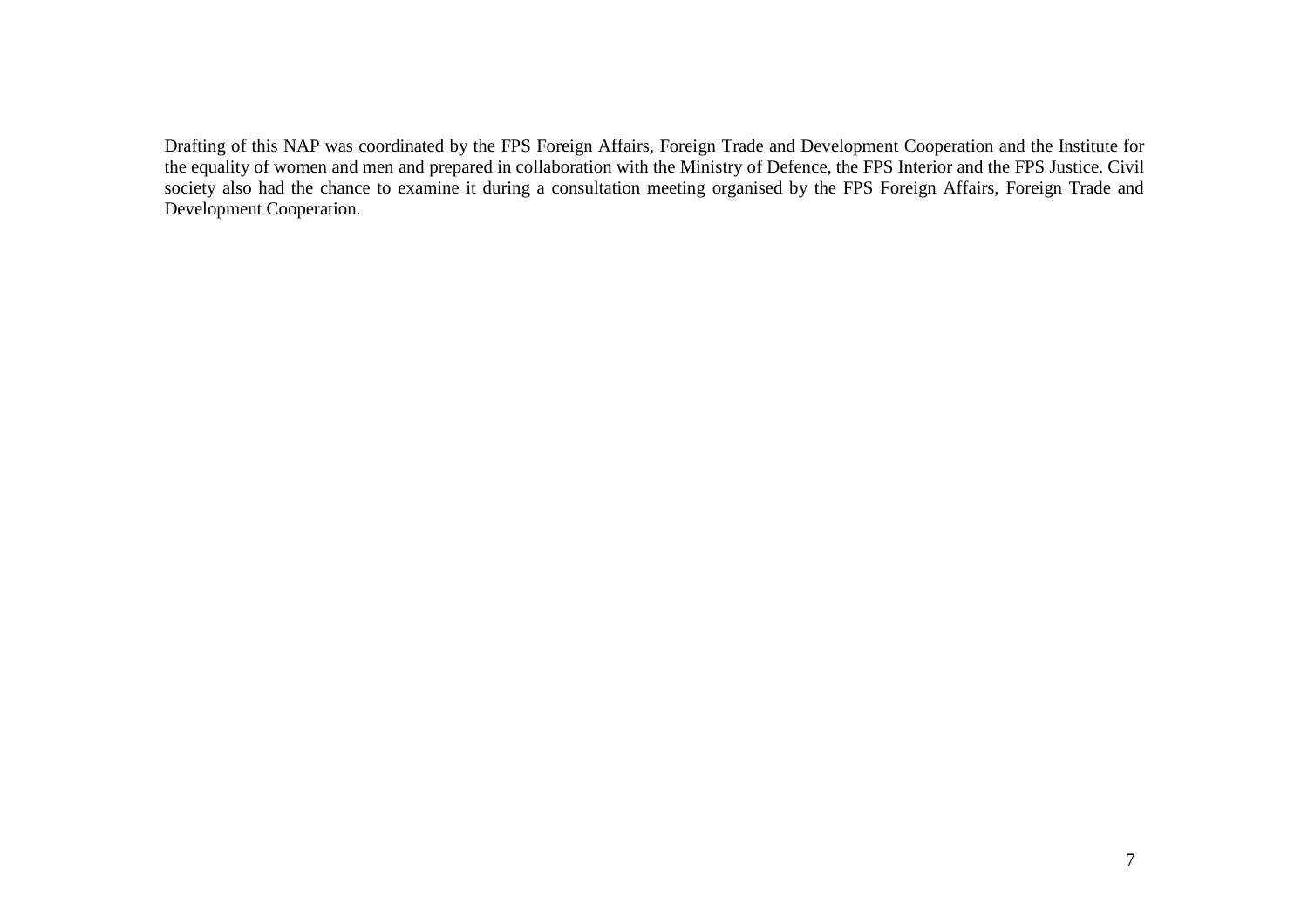## **OBJECTIVE 1. International normative framework**

The rights of women must be respected not only during times of conflict but also during peacetime. If violence against women, including sexual violence, is a daily reality in peacetime, preventing it during periods of armed conflict will be even more difficult and the measures aimed at protecting women from violence will require much greater effort and resources. Where women habitually have a lower status, little attention will be given to their needs within the context of peace negotiations or processes of reconstruction, presuming that they even get the opportunity to take part in such negotiations and processes or direct them.

The foundation for implementing resolution 1325 must always be put in place before the conflict and guaranteed during and after it. This foundation must be a strong social, political and economic position for women, based on dignity, respect and empowerment. This is an essential condition for combating discrimination, permitting women's interests to be protected, ensuring their access to basic resources and guaranteeing their physical, mental and social well-being. It is only when such a framework is in place that it is possible to develop instruments and structures in which women can find refuge during periods of conflict. Such a framework is therefore essential for preventing violence against women during periods of conflict.

Finally, equality between men and women is the basis of a peaceful, balanced community which offers protection to the entire population and cultivates respect for the other.

The objective is, therefore, to maintain and strengthen the permanent effort engaged by Belgium for the social, political and economic emancipation of women in (pre-/post-) conflict zones. Women's position must be enhanced via all channels and all sectors, in all areas: from civil and political rights to sexual and reproductive rights, as well as socioeconomic and cultural rights and the right not to be subjected to either violence or torture.

Several of these rights are rooted in international conventions and texts such as the International Convention on the Elimination of All Forms of Discrimination Against Women, the Geneva Conventions and their additional Protocols, the Convention Relating to the Status of Refugees, the Beijing Platform for Action and the Programme of Action of the International Conference on Population and Development held in Cairo. As well as basing these rights on conventions, ensuring that said conventions are applied is of utmost importance: it is necessary to ensure that these rights are effectively respected. Finally, it is necessary to make efforts and find ways of concretely improving the legal, economic, political and social position of women by, amongst other things, distributing information, training, intervention and programmes of action. The efforts must focus on women's effective access to knowledge, revenue and the factors of production with a view to promoting their empowerment. All of the financial resources provided for international cooperation must be used in a manner that supports the enhancement of the position of women.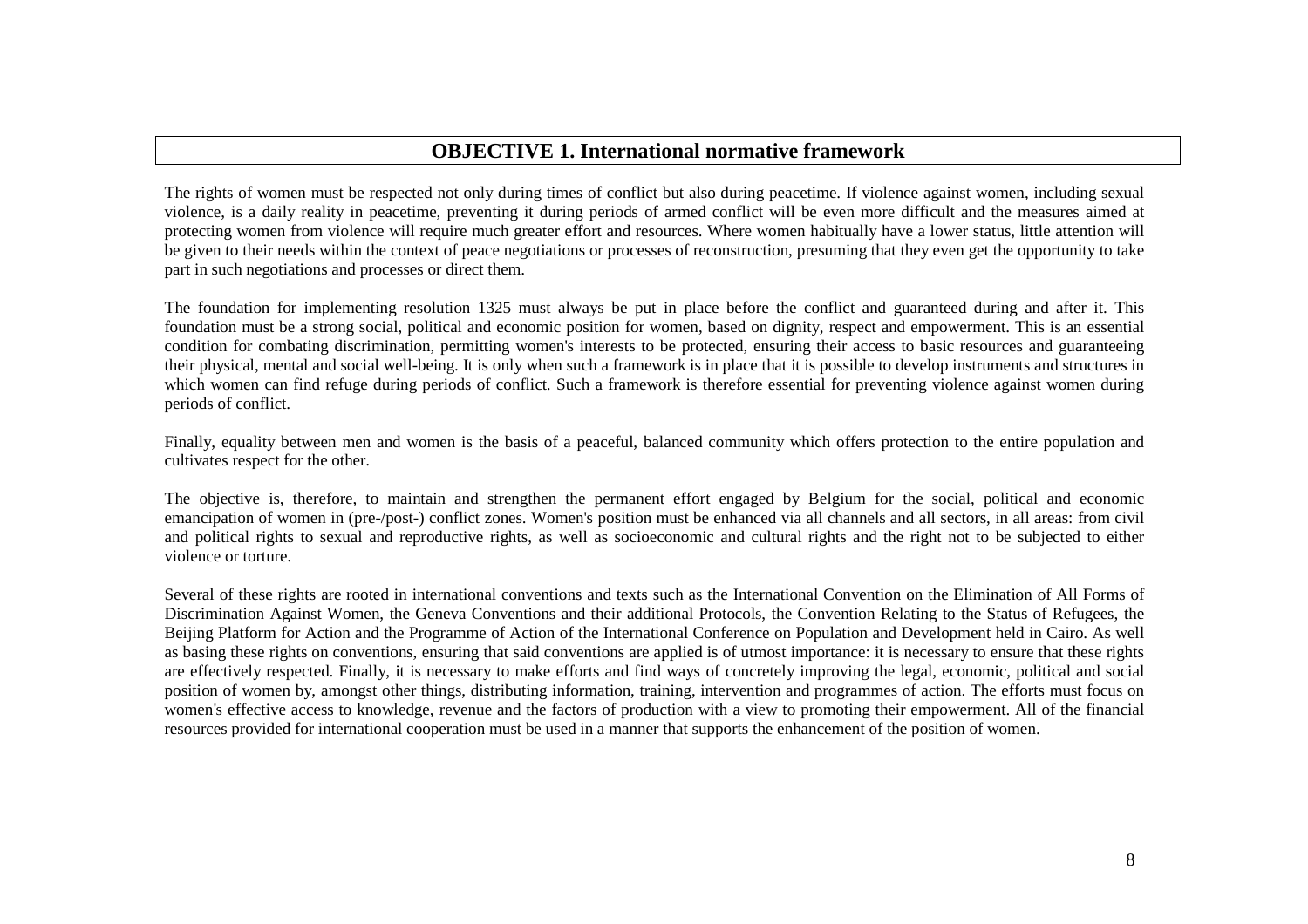| No. | <b>GOAL</b>                                                                                                                           | <b>LINES OF ACTION</b>                                                                                                                                                                         | <b>MONITORING</b><br><b>INSTRUMENTS</b>                                                               | <b>DEPARTMENTS</b>                                                           |
|-----|---------------------------------------------------------------------------------------------------------------------------------------|------------------------------------------------------------------------------------------------------------------------------------------------------------------------------------------------|-------------------------------------------------------------------------------------------------------|------------------------------------------------------------------------------|
| 1.a | Ensure that treaties and conventions<br>relating to improving the position and<br>the empowerment of women are taken<br>into account. | Apply in Belgium the international conventions<br>that protect the rights of women <sup>2</sup> .                                                                                              | Periodic reporting under CEDAW.<br>Responses<br>relevant<br>to<br>questionnaires from the UN.         | Foreign Affairs<br>Development<br>Defence<br>Interior<br>Justice<br>Equality |
| 1.b |                                                                                                                                       | Continue to actively work within the context of<br>the General Assembly, the CSW and the Human<br>Rights Council to promote the rights of women,<br>particularly in (post-)conflict countries. | CSW actions.<br>Human Rights Council actions.                                                         | Foreign Affairs<br>Equality                                                  |
| 1.c |                                                                                                                                       | Systematically call on all countries to sign up to<br>and comply with conventions that protect<br>women's rights <sup>3</sup> and revoke their reservations.                                   | Interventions carried out.<br>Appeals within the context of<br>policies and conventions<br>concluded. | Foreign Affairs<br>Development                                               |
| 2.a | Ensure respect for women's sexual and<br>reproductive rights.                                                                         | Include respect for health and sexual<br>and<br>reproductive rights in humanitarian<br>aid<br>programmes and reconstruction programmes.                                                        | Inclusion of this component in<br>policy and procedures.                                              | Development                                                                  |
| 2.b |                                                                                                                                       | Call on all countries to guarantee respect for the<br>sexual and reproductive rights of women and<br>defend these rights at the international level.                                           | Interventions<br>carried<br>out<br>and<br>expertise provided.                                         | Foreign Affairs<br>Development                                               |
| 2.c |                                                                                                                                       | Advocate for the mention of sexual and<br>reproductive rights in relevant international<br>documents.                                                                                          | Interventions carried out.                                                                            | Foreign Affairs<br>Development<br>Equality                                   |
| 3.a | Improve the legal framework and rules<br>of procedure for better access of                                                            | Financially support the International Criminal<br>Court trust fund for victims.                                                                                                                | Financial support.                                                                                    | Justice                                                                      |
| 3.b | women<br>to<br>justice<br>(national)<br>/international).                                                                              | Support initiatives which facilitate access to<br>justice of women and girls to ensure protection of                                                                                           | Initiatives supported.                                                                                | Foreign Affairs<br>Development                                               |

<sup>&</sup>lt;sup>2</sup> Amongst others, the Convention on the Elimination of All Forms of Discrimination Against Women and its optional protocol, the Beijing Platform for Action, resolutions 1325, 1820, 1888, 1889 and 1960 of the UN Security Council, and the resolutions on violence against women of the UN General Assembly and Human Rights Council, the Declaration on Equality of Women and Men, the Convention on Preventing and Combating Violence Against Women and Domestic<br>Violence of the Council of Europe, the Geneva Conventions and their additio <sup>3</sup> Idem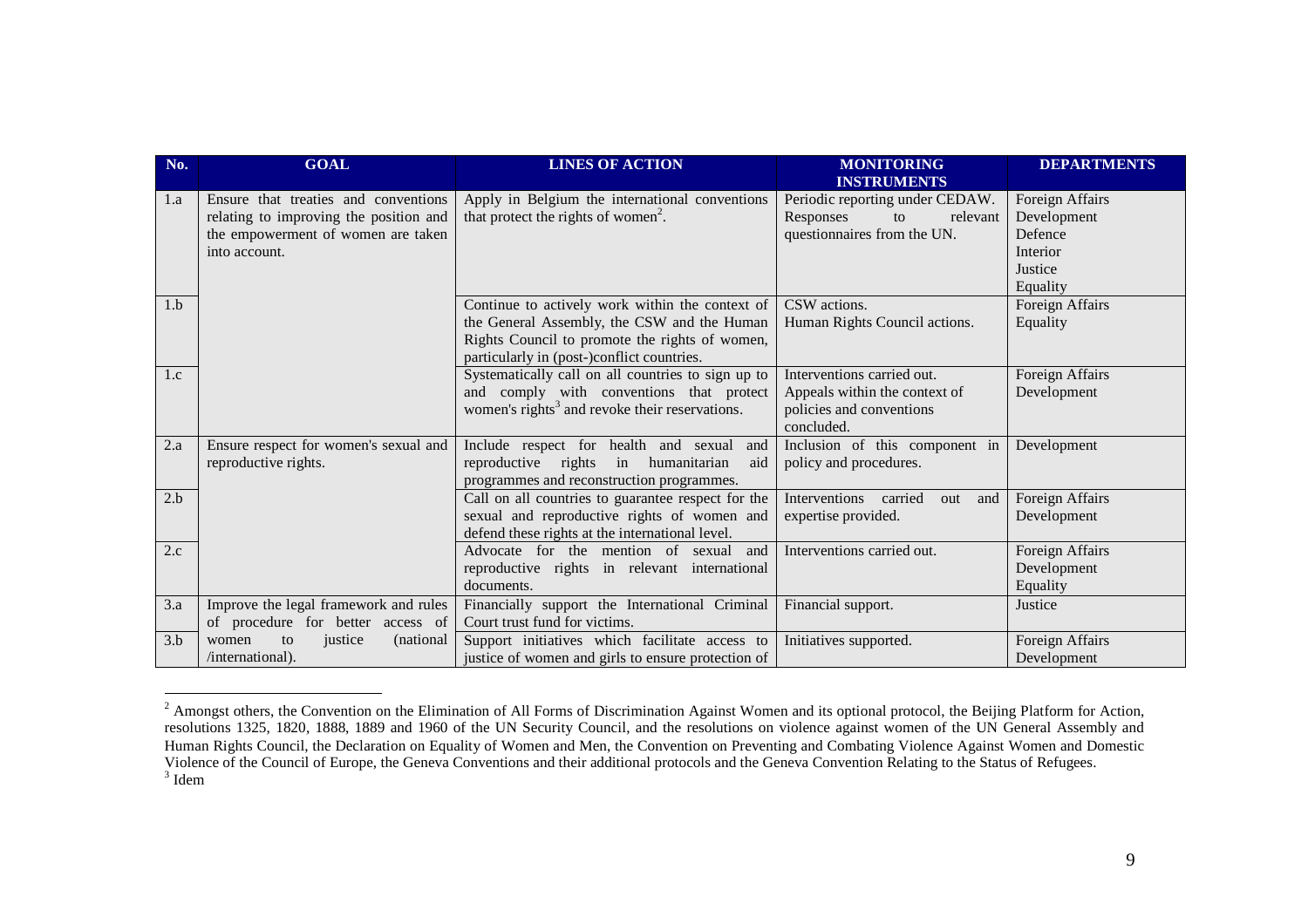|      |                                                                                               | their rights (land/inheritance/discrimination, etc.)                                                                                          |                                                                                                                                                                | Justice<br>Defence<br>Interior |
|------|-----------------------------------------------------------------------------------------------|-----------------------------------------------------------------------------------------------------------------------------------------------|----------------------------------------------------------------------------------------------------------------------------------------------------------------|--------------------------------|
| 3.c  |                                                                                               | Call on all countries to ratify the Rome Statute of<br>the International Criminal Court.                                                      | Interventions carried out.                                                                                                                                     | Foreign Affairs                |
| 3.d  |                                                                                               | Call on all countries to apply the broadest<br>definition of sexual violence, as determined by<br>the International Criminal Court.           | Interventions carried out.                                                                                                                                     | Foreign Affairs                |
| 4.a  | Support the promotion of the position<br>of women in countries in situations of<br>fragility. | Prioritise and financially support gender equality<br>and the empowerment of women, particularly in<br>countries in fragile situations.       | Aspect in each new Indicative<br>Cooperation Programme and in all<br>of the priority sector projects and<br>programmes for countries in fragile<br>situations. | Development                    |
| 4.b. |                                                                                               | Bringing all interventions on the ground within a<br>strategic, coherent framework so as to enhance<br>the position and empowerment of women. | Framework developed and applied.                                                                                                                               | Development                    |
| 4.c  |                                                                                               | Offer expertise and participate in the exchange of<br>best practices.                                                                         | Support provided.                                                                                                                                              | Equality<br>Development        |
| 4.d  |                                                                                               | Support UN Women and its role in promoting<br>equality between women and men and the<br>empowerment of women.                                 | Interventions carried out.<br>Projects or programmes which<br>contribute to gender equality in<br>countries in fragile situations.<br>Expertise provided.      | Foreign Affairs<br>Development |
| 4.e  |                                                                                               | Support for the Action Plan for the Promotion of<br>Gender Equality of the Special Representative of<br>the OSCE for gender equality issues.  | Interventions carried out.                                                                                                                                     | Foreign Affairs                |
| 4.f  |                                                                                               | Act within the context of political advocacy and<br>international declarations.                                                               | Interventions carried out.<br>Indicative<br>Cooperation<br>Programmes.                                                                                         | Foreign Affairs<br>Development |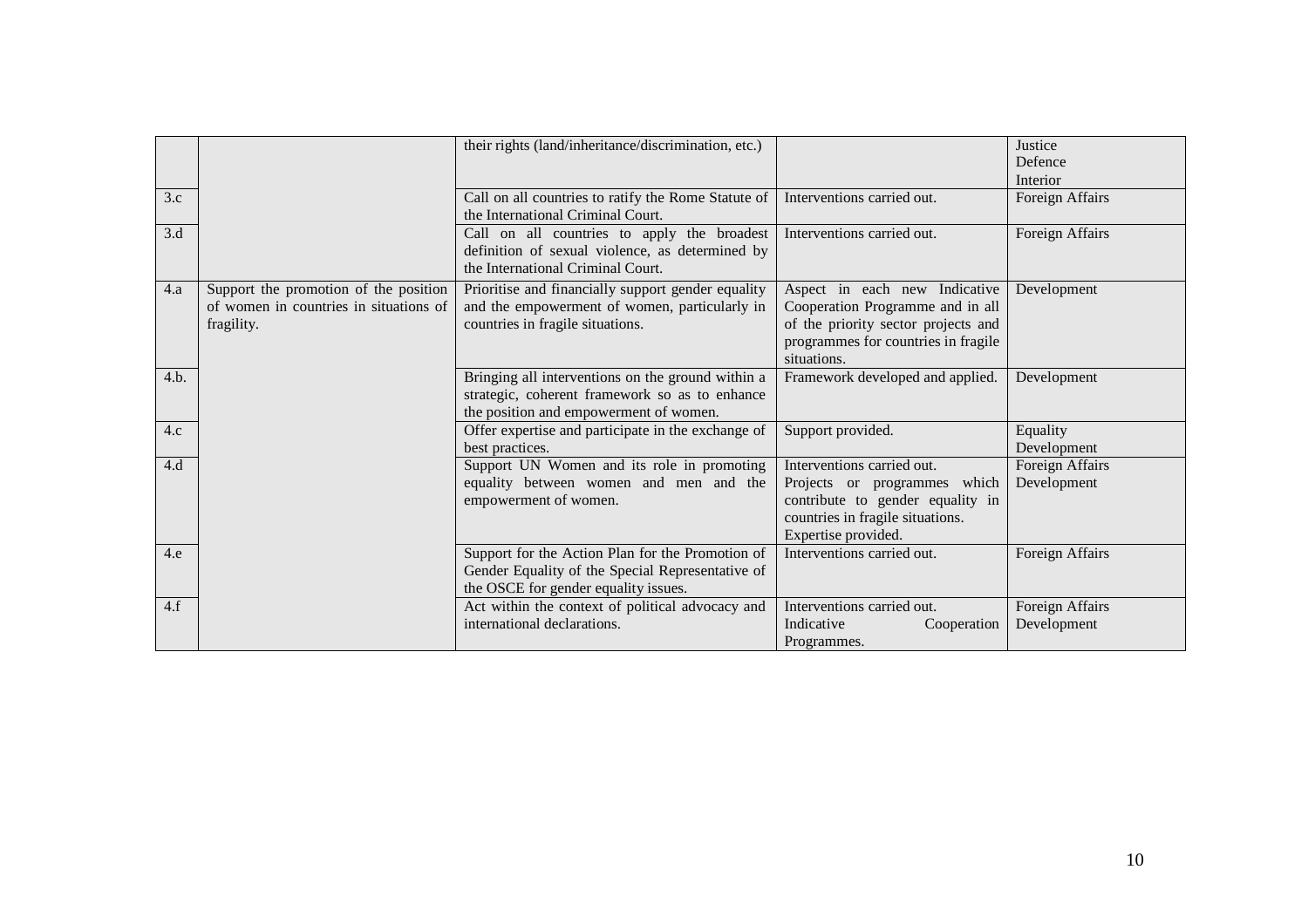## **OBJECTIVE 2. Integrating of the gender perspective by Belgium within the context of resolution 1325**

The specific needs of women must be taken into account before, during and after armed conflicts. An effort must be made to structurally incorporate a focus on these needs in all policies and actions, in all strategic areas and at all levels and in the actions of all of the actors concerned. This strategy, referred to as gender mainstreaming, makes gender equality a cross-cutting value. Taking gender into account means considering any differences in the situation of women and men. Within the context of the NAP, the gender perspective specifically includes the difference in situation in terms of health and sexual and reproductive rights and the specific social and economic position of women.

Its application will benefit the combat of violence against women. Indeed, during periods of conflict, it is often important to react quickly. It is even more important, therefore, to reflect on the situation and on the specific needs of women in advance, so that these aspects are not neglected during emergency interventions. This approach also encourages women's participation in decision-making.

This objective describes the lines of action that will be undertaken to achieve gender mainstreaming on a systematic basis. To be effective, gender mainstreaming must be achieved at all levels and in all sectors: both international and regional organisations and individual member states must, within their own operation, take into account the needs and interests of women, not only in the area of foreign affairs and development cooperation but also in defence or interior affairs. Ideally, a coherent policy should be put in place to ensure that this aspect is not forgotten in the interactions between the different levels and sectors.

Furthermore, consideration must be given to gender mainstreaming when carrying out any action, from the drafting of laws and conventions to the development of asylum procedures and the definition of tasks for peacekeeping missions and their evaluation through the putting in place of humanitarian aid programmes and the granting of subsidies.

In addition, the cross-cutting character of this strategy requires that the actors who normally do not work in the area of equal opportunities also take this aspect into account in their own work. In order to ensure that everyone takes the needs and interests of women into account, it is essential that the main training courses include a "gender" component. The provision of experts in gender equality (gender equality advisor, coordinator for gender equality, etc.) is another important element likely to ensure that actors who do not have experience in the area of equal opportunities do not lose sightof this aspect.

At the federal level in Belgium, the 'gender mainstreaming law' of 12 January 2007<sup>4</sup> requires every public administration to ensure that the gender perspective is integrated into all of its policies, measures, budget preparations or actions. To ensure, amongst other things, that the Belgian

<sup>&</sup>lt;sup>4</sup> Law aimed at monitoring the application of resolutions from the World Conference on Women held in Beijing in September 1995 and at integrating the gender perspective into all federal policies (Belgian Official Gazette of 13 February 2007).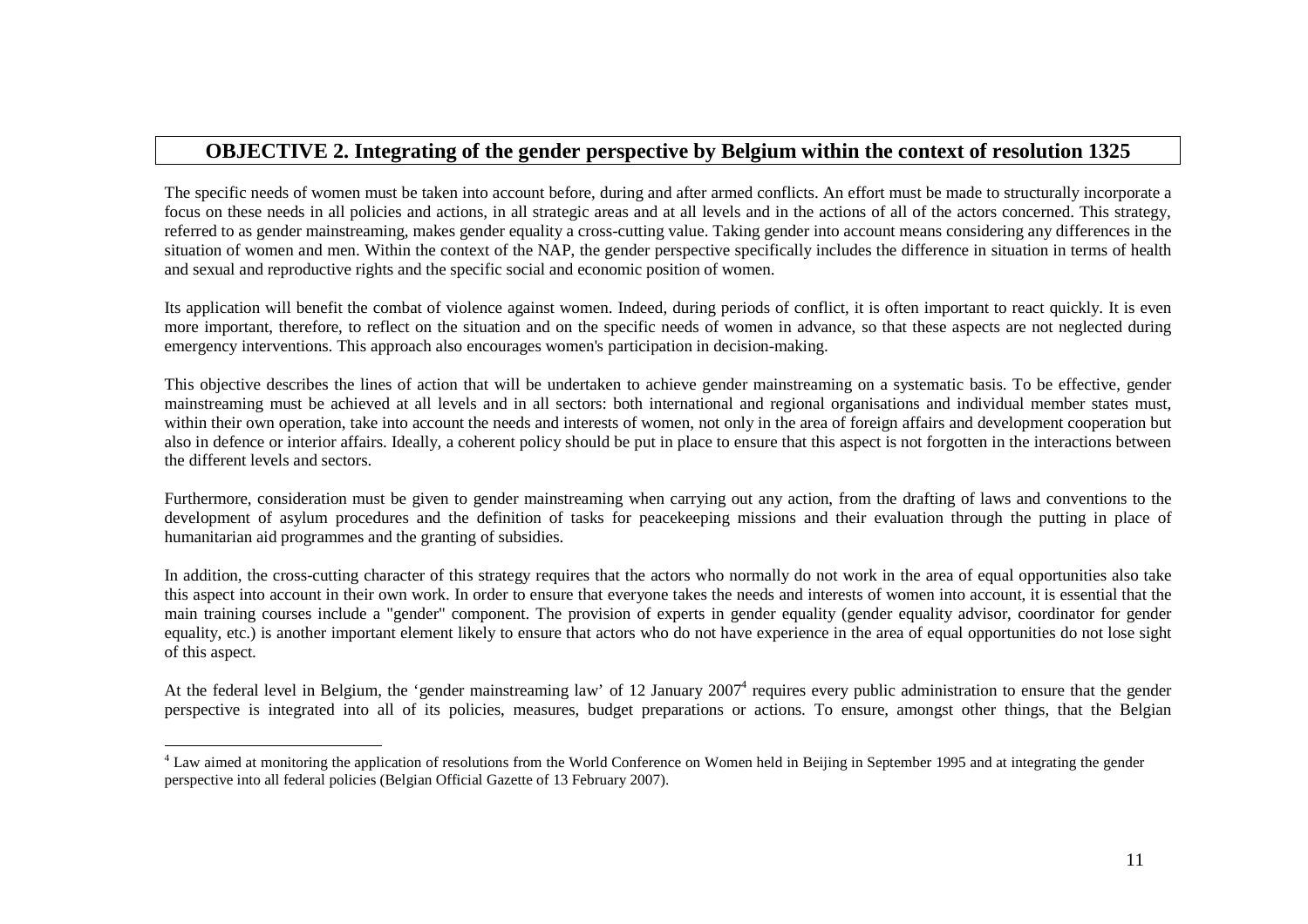Development Cooperation includes gender in a cross-cutting manner in all of its interventions, the issue of gender equality has been defined as a<br>priority cross-cutting theme by the law of 19 March 2013 relating to Belgian

Law relating to Belgian Development Cooperation (Belgian Official Gazette of 12 April 2013).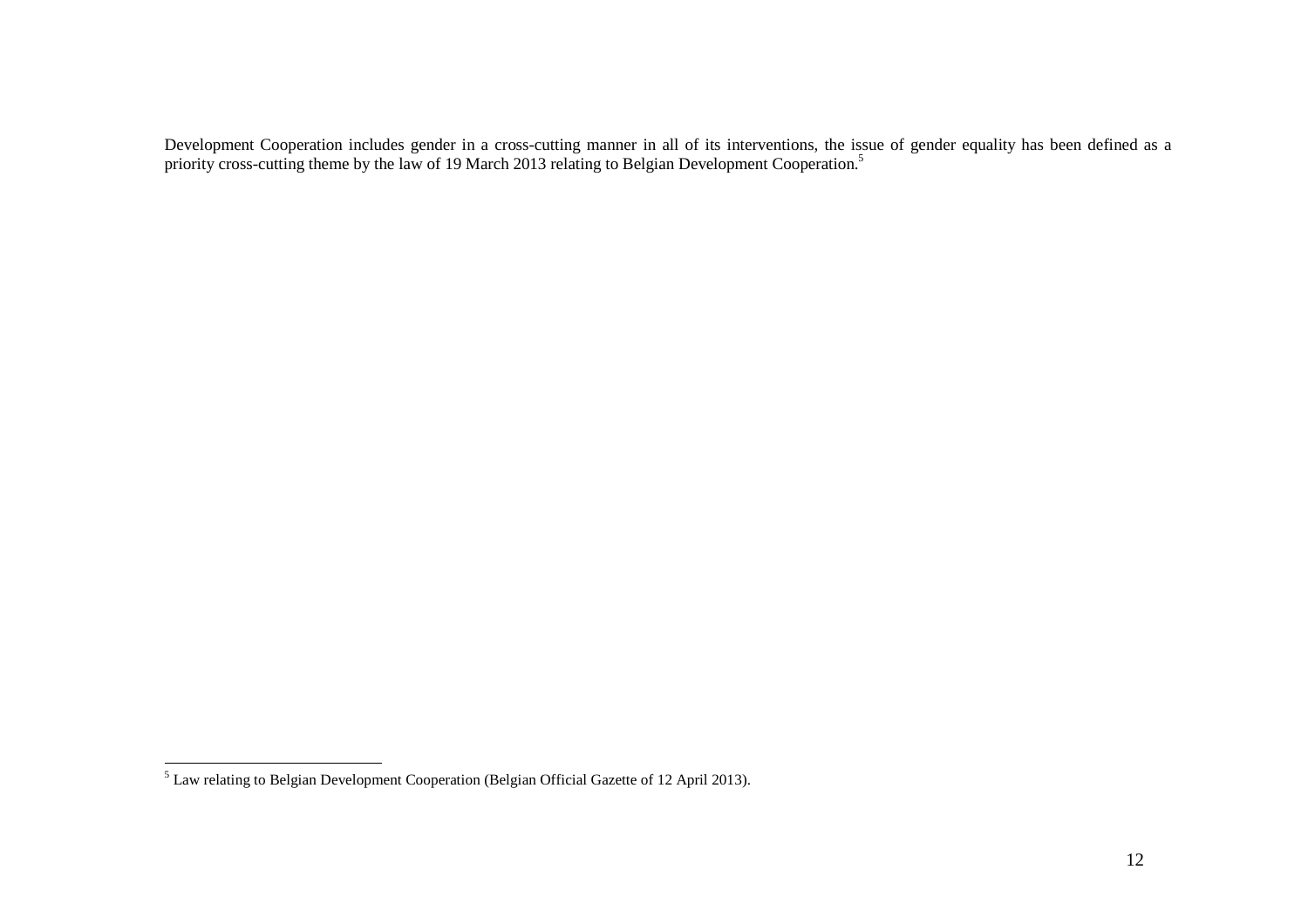| $N^{\circ}$ | <b>GOAL</b>                                                                                                                                              | <b>LINES OF ACTION</b>                                                                                                                 | <b>MONITORING</b><br><b>INSTRUMENTS</b>                                   | <b>DEPARTMENTS</b>                                                          |
|-------------|----------------------------------------------------------------------------------------------------------------------------------------------------------|----------------------------------------------------------------------------------------------------------------------------------------|---------------------------------------------------------------------------|-----------------------------------------------------------------------------|
| 5.a         | Ensure consideration of the different<br>needs of women and men and<br>the<br>implementation<br>of<br>"gender<br>law''<br>within<br>all<br>mainstreaming | Inform personnel about gender mainstreaming.                                                                                           | Methods of information used.                                              | Foreign Affairs<br>Development<br>Defence<br>Interior                       |
| 5.b         | departments and the mainstreaming of<br>gender referred to in the law on                                                                                 | Develop, implement and update a strategy or<br>action plan in relation to gender mainstreaming.                                        | Strategy adopted and implemented.                                         | Development<br>Defence                                                      |
| 5.c         | development cooperation.                                                                                                                                 | Support departments in implementing the "gender<br>mainstreaming law".                                                                 | Support provided.                                                         | Equality                                                                    |
| 5.d         |                                                                                                                                                          | Coordinate at local level in the partner countries<br>with regard to gender.                                                           | Reporting on the EU Plan of<br>Action on Gender.                          | Development                                                                 |
| 5.e         |                                                                                                                                                          | Integrate the gender perspective into reports by<br>external missions on the local situation.                                          | Actions undertaken.                                                       | Foreign Affairs                                                             |
| 5.f         |                                                                                                                                                          | Encourage a focus on the gender perspective<br>when determining the Belgian position in<br>multilateral and bilateral affairs.         | Positions in which the gender<br>perspective is included.                 | Foreign Affairs<br>Development                                              |
| 6.a         | Encourage awareness of the gender<br>perspective amongst personnel.                                                                                      | Integrate the gender perspective in a substantial<br>manner into basic training <sup>o</sup> .                                         | Basic training incorporating the<br>gender perspective.                   | Foreign Affairs<br>Development<br>Defence<br><b>Interior-Federal Police</b> |
| 6.b         |                                                                                                                                                          | Integrate the gender perspective into continuing<br>education <sup>7</sup> .                                                           | Continuing<br>education<br>incorporating<br>the<br>gender<br>perspective. | Defence<br><b>Interior-Federal Police</b>                                   |
| 6.c         |                                                                                                                                                          | Integrate the gender perspective into training for<br>personnel assigned to peace missions and civilian<br>crisis management missions. | Training incorporating the gender<br>perspective.                         | Foreign Affairs<br>Defence<br><b>Interior-Federal Police</b>                |
| 6d          |                                                                                                                                                          | Develop training material for raising awareness of<br>gender issues.                                                                   | Material developed.                                                       | Defence                                                                     |
| 7.a         | Develop and manage gender expertise.                                                                                                                     | Provide and<br>train gender<br>within<br>experts<br>departments.                                                                       | Experts provided and trained.                                             | Foreign Affairs<br>Development                                              |

<sup>&</sup>lt;sup>6</sup> Within the Federal Police, the theme of gender will be mainstreamed across all modules of new training courses.<br><sup>7</sup> Within the Federal Police, the theme of gender will be mainstreamed across all modules of new trainin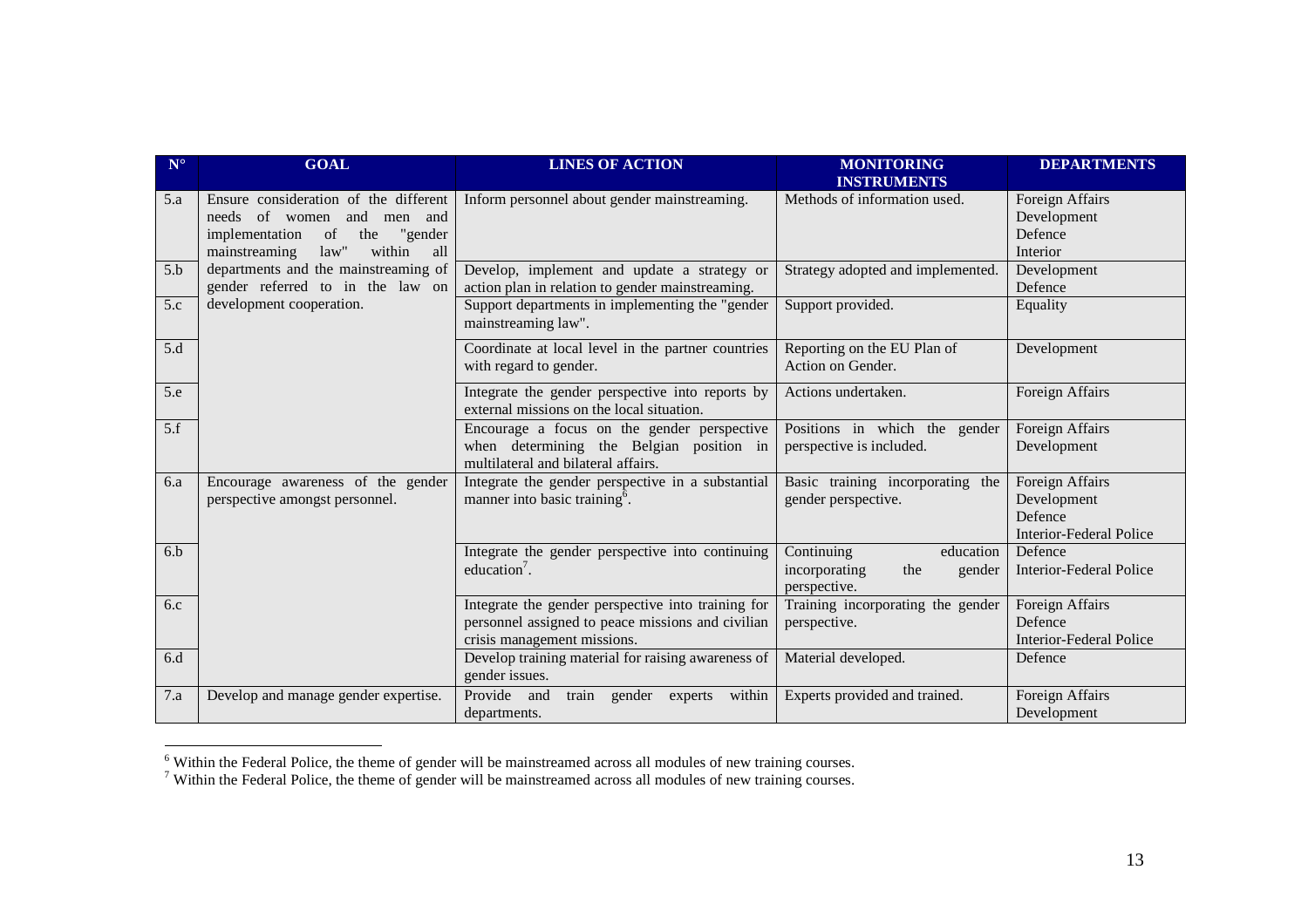|                    |                                                                                                                                                        |                                                                                                                                                                                                                 |                                                                                                      | Defence<br>Interior<br>Justice |
|--------------------|--------------------------------------------------------------------------------------------------------------------------------------------------------|-----------------------------------------------------------------------------------------------------------------------------------------------------------------------------------------------------------------|------------------------------------------------------------------------------------------------------|--------------------------------|
| 7.b                |                                                                                                                                                        | Provide and train gender experts for peacekeeping<br>missions.                                                                                                                                                  | Experts provided and trained.                                                                        | Defence                        |
| 7.c                |                                                                                                                                                        | Manage and rely on gender expertise when<br>implementing<br>preparing,<br>and<br>monitoring<br>peacekeeping missions.                                                                                           | Database.<br>Experts provided.<br>Training plan.                                                     | Defence                        |
| 8.a                | Integrate the gender perspective into<br>the attribution of funding and grants.                                                                        | Consider the presence of the gender perspective<br>in grant applications as an important element for<br>approval of such applications.                                                                          | Grants awarded to projects which<br>explicitly<br>take<br>the<br>gender<br>perspective into account. | Foreign Affairs<br>Development |
| 8.b                |                                                                                                                                                        | Draw attention to gender equality at donor<br>conferences.                                                                                                                                                      | Interventions carried out.                                                                           | Development                    |
| 9.                 | Ensure that the gender perspective is<br>taken into account in the operation of<br>international organisations.                                        | Advocate for the integration of the gender<br>perspective into the agenda and into relevant<br>resolutions of<br>international<br>reports<br>and<br>organisations.                                              | Interventions carried out.                                                                           | Foreign Affairs                |
| 10.a               | Ensure that the gender perspective is<br>taken into account in peace missions,<br>civilian crisis management missions<br>and peace-building processes. | Distribute amongst partners best practices and<br>recommendations in terms of integration of the<br>gender perspective into peacekeeping missions<br>and advocate for their application in future<br>missions.  | Distribution of best practices.<br>Advocate for their application.                                   | Defence                        |
| $\overline{10}$ .b |                                                                                                                                                        | Collaborate with international organisations and<br>their member states within the context of<br>collecting relevant data on gender equality and<br>support for mechanisms of consultation and<br>coordination. | Gender database.<br>Support provided                                                                 | Defence                        |
| 10.c               |                                                                                                                                                        | Give extra attention to the gender perspective<br>when planning, training and developing SSR and<br>DDR programmes.                                                                                             | Projects or programmes which<br>contribute to gender equality in<br>countries in fragile situations. | Defence                        |
| 10.d               |                                                                                                                                                        | Monitor the integration of the gender perspective<br>into the support programmes for the security<br>sector.                                                                                                    | Interventions carried out.                                                                           | Foreign Affairs<br>Development |
| 10.e               |                                                                                                                                                        | Advocate for the structural integration of the<br>gender perspective into preparations and analyses                                                                                                             | Interventions carried out.                                                                           | Foreign Affairs                |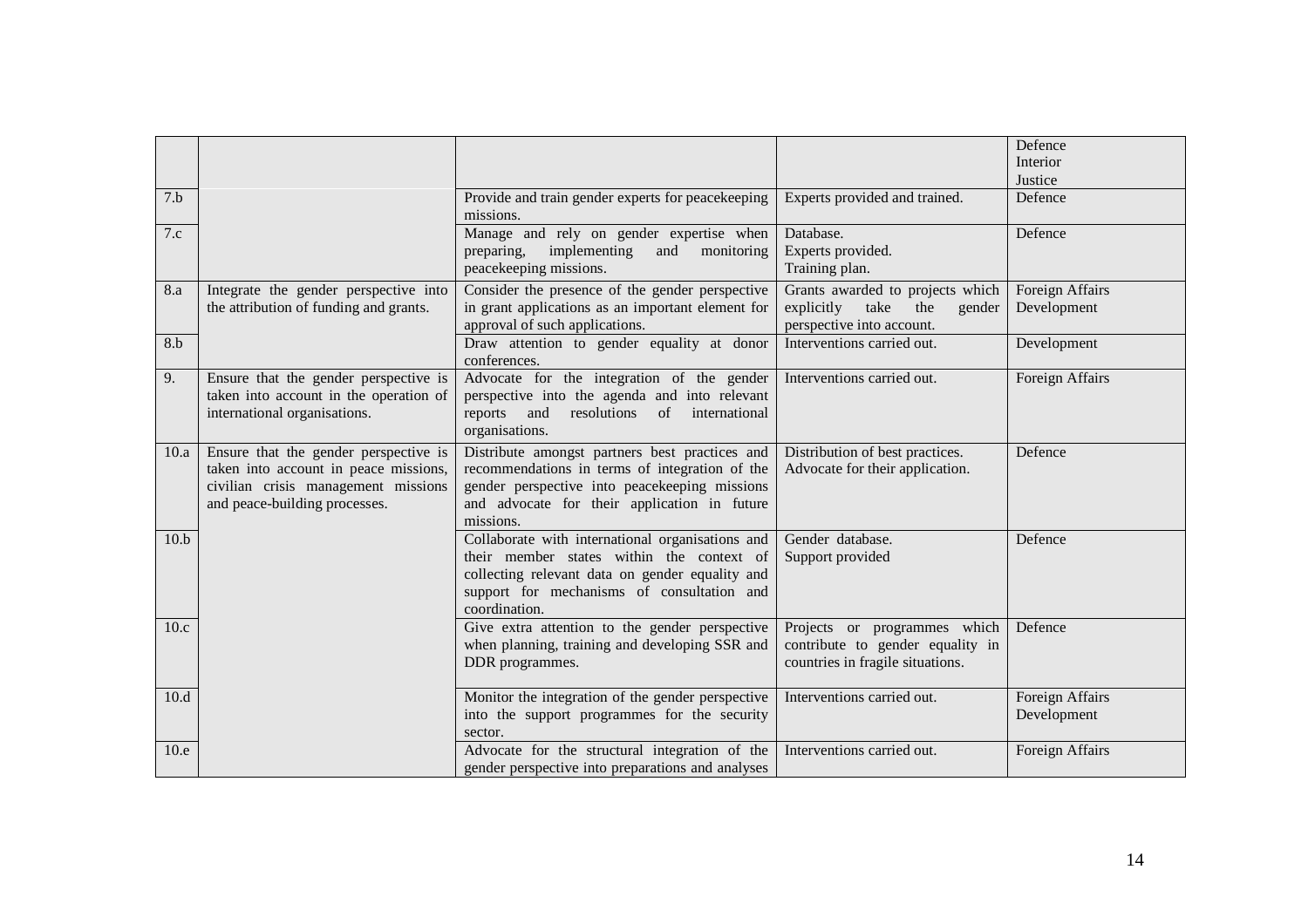|       |                                                                                          | of the mandate and budget for peace missions and<br>civilian crisis management missions and for the<br>maintenance of the resources necessary to do this.                                                                 |                                                                                                                                                                                                          |                                        |
|-------|------------------------------------------------------------------------------------------|---------------------------------------------------------------------------------------------------------------------------------------------------------------------------------------------------------------------------|----------------------------------------------------------------------------------------------------------------------------------------------------------------------------------------------------------|----------------------------------------|
| 10.f  |                                                                                          | Promote within the Peace-Building Commission<br>the integration of the gender perspective into the<br>preparation of new "Integrated Peace-Building<br>Strategies" and the two-yearly reviews of<br>strategic frameworks. | Interventions carried out.                                                                                                                                                                               | Foreign Affairs                        |
| 10.g. |                                                                                          | As part of the process of disarmament and<br>rehabilitation, promote a civilian approach and<br>advocate for expertise from international<br>organisations or international civilian missions.                            | Interventions carried out.                                                                                                                                                                               | Foreign Affairs                        |
| 11.   | Ensure that the specific needs of<br>women are taken into account in justice<br>systems. | Advocate for the integration of the gender<br>perspective into documents on the rule of law and<br>transitional justice and support transitional<br>mechanisms of justice which have a real impact<br>on gender equality. | Interventions carried out.                                                                                                                                                                               | Foreign Affairs<br>Development         |
| 12.   | Ensure the taking into account of the<br>gender perspective in humanitarian aid.         | Implement and enhance the procedure in the area<br>of gender mainstreaming in agreements with<br>international humanitarian aid organisations<br>which receive financial support.                                         | Procedure followed.                                                                                                                                                                                      | Development                            |
| 13.a  | Take the gender perspective into<br>account in the refugee issue.                        | Give consideration to the specific needs of<br>women during applications for asylum.                                                                                                                                      | Number and percentage of men<br>and women applying for asylum<br>who have received the status of<br>refugee or have benefitted from<br>subsidiary protection.<br>Guidelines.<br>Exchange of information. | Interior-CGRS/Office for<br>Foreigners |
| 13.b  |                                                                                          | Give consideration to the specific needs of<br>women when hosting and accommodating<br>refugees.                                                                                                                          | Equipment and buildings adapted<br>to the needs of women.                                                                                                                                                | Interior-Fedasil                       |
| 13.c  |                                                                                          | Give consideration to the specific needs of<br>women in terms of resettlement in Belgium.                                                                                                                                 | Number of vulnerable refugees<br>resettled in Belgium, broken down<br>by gender.                                                                                                                         | Interior-CGRS                          |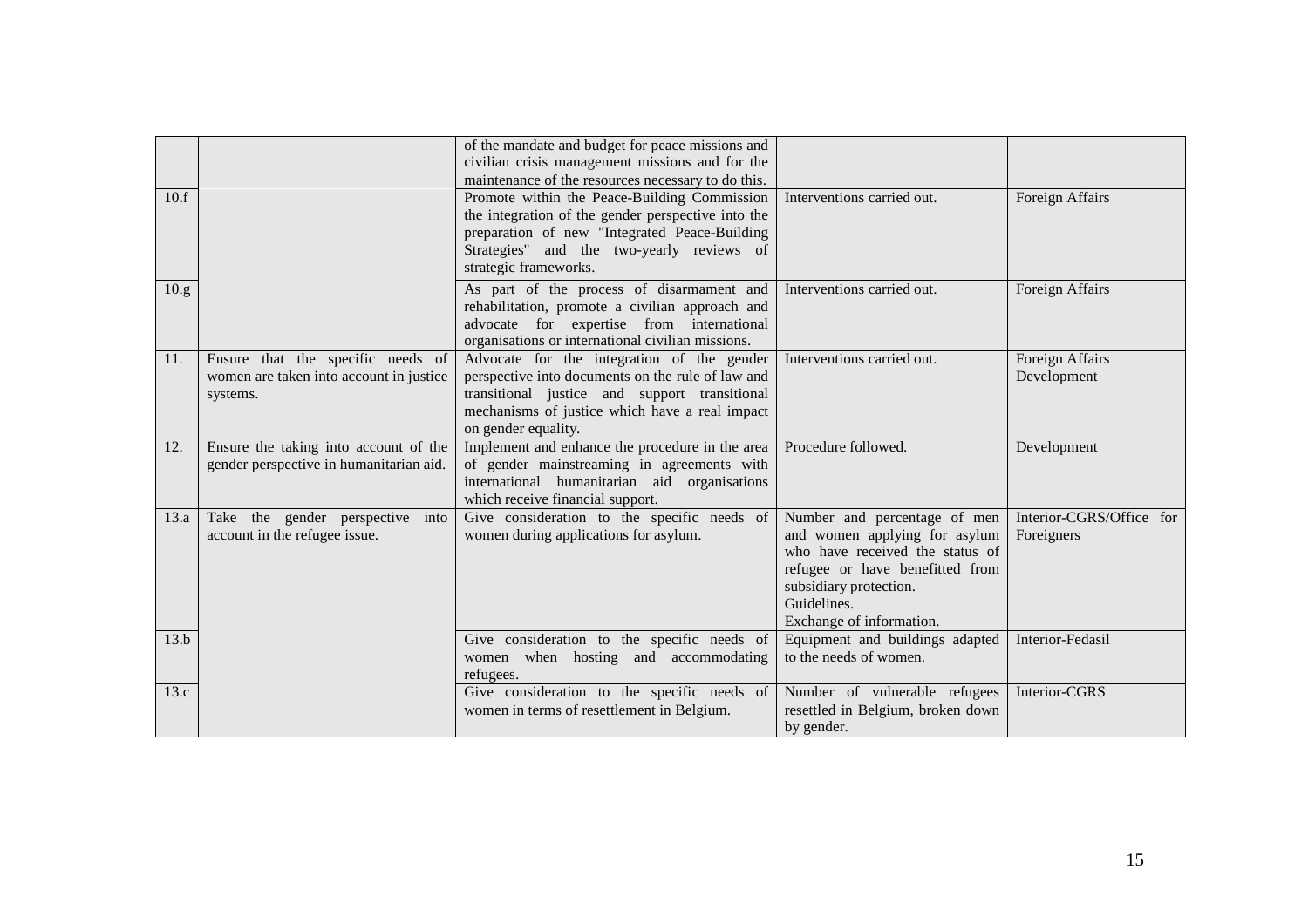## **OBJECTIVE 3. Protection of women and girls from all forms of violence, including sexual violence**

In modern-day armed conflicts, there are more casualties amongst the civilian population than amongst the ranks of the armed combatants. In addition, the majority of civilian casualties are women and children. In every approach to such conflicts, the security and protection of the civilian population must always be a priority concern. Both the main players in the conflict and any parties involved in any way must take the necessary measures to guarantee safety, especially the safety of women and children.

Furthermore, women are far more often the victims of a specific type of violence: sexual violence. In certain contexts, women are already in a subordinate position in relation to men, making them even more vulnerable to forms of violence. A conflict situation accentuates inequality and increases the risk of being exposed to violence. The pressure and chaos caused by war results in customs being forgotten and normalises the use of violence. What's more, the carrying of a weapon confers a certain amount of power which can enhance existing patterns of domination and submission. These various factors result, during armed conflicts, in a skyrocketing risk for a woman of being the victim of sexual violence. Human trafficking is another phenomenon whose primary victims are women and children. Internationally, the trafficking of women is recognised as a form of violence against women which must be combated most vigorously. Particular attention must be given to armed conflicts: the chaos produced by such conflicts enables human trafficking to be carried out discreetly.

Often, it is the situation caused by the conflict – and not the behaviour of the actors – that is invoked to justify such violence. This results in the normalisation of this revolting act and the continued use of such practices not only during but often after the conflicts. Victims, whose lives are often destroyed, are therefore deprived of any chance of obtaining justice. Sexual violence cannot be tolerated in any circumstances and this message must be very clear.

Rape is also often used as a tactic of war. In this case, sexual violence is deliberately used to instil terror and disorder in communities: women are rejected as they have been dishonoured and men are deprived of status as they were not able to protect their wife. Such acts of violence constitute serious breaches of human rights and, since the adoption of the Rome Statute and the approval of UN Security Council resolution 1820, may be recognised as war crimes, crimes against humanity or acts of genocide and punishable as such.

It is essential that we concern ourselves with this issue not only before, but also during and after a conflict. At all of these times, violence must be prevented or stopped through, amongst other things, awareness-raising campaigns and concrete interventions. Sufficient protection must also be given to women and children, including in the case of domestic violence. Protection of the civilian population, and more particularly the protection of women from sexual violence, can be incorporated into the mandates of international peacekeeping missions. Finally, by combating impunity, an attempt is made to maintain the focus on the issue after the end of the conflict. Doing so enables a clear message to be sent to the community, namely that it is the actors who are to blame and not the victims. It is, in this way, possible to contribute to the destigmatization of the victims of sexual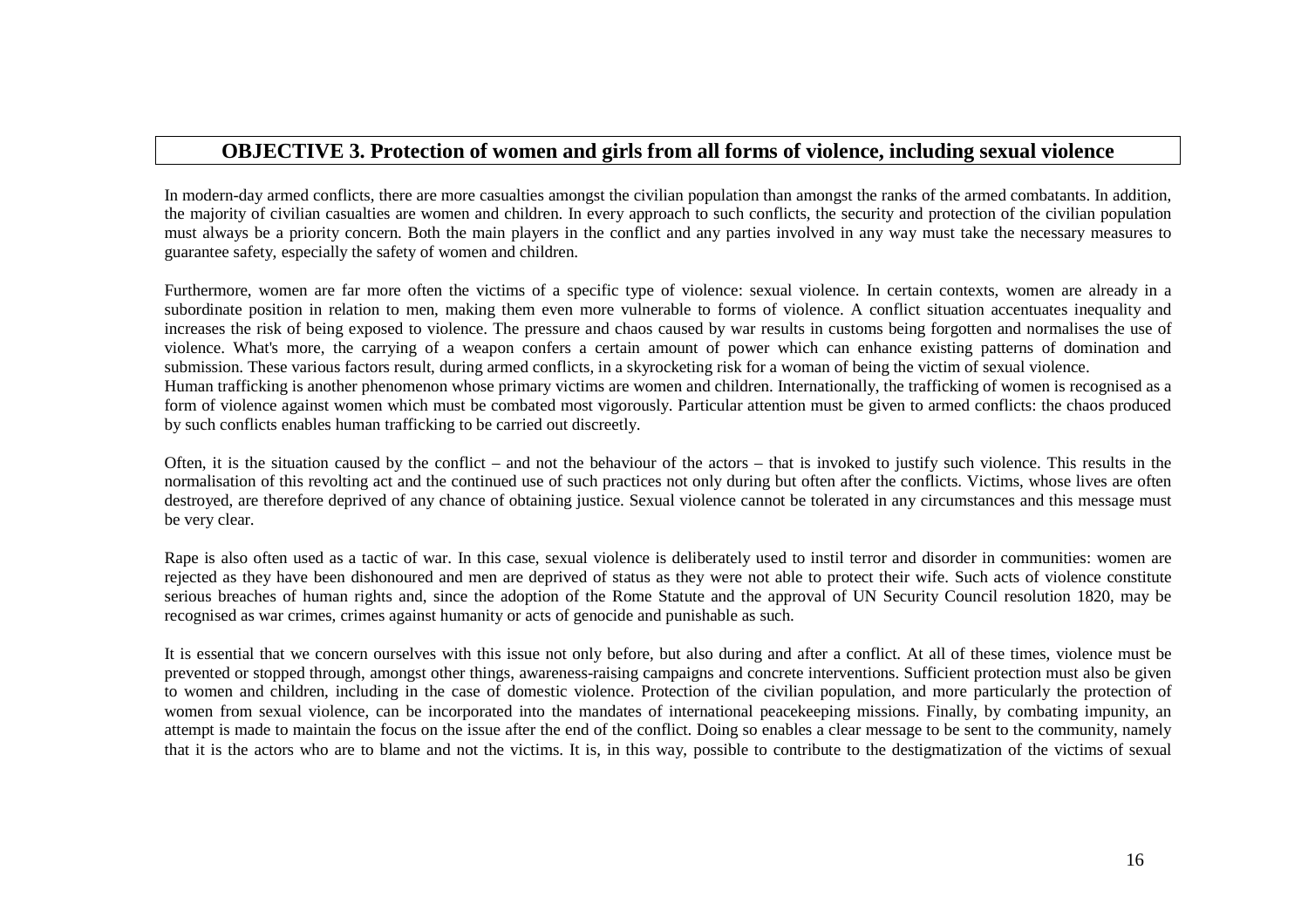violence. Combating impunity should have a dissuasive, and thereby preventive, effect within the context of future conflicts and prevent the normalisation of sexual violence in post-conflict situations.

Finally, everything must be done to ensure that the victims of violence have access to appropriate multi-disciplinary services and to provide comprehensive assistance based on psychological, medical and social support. Women must be encouraged and, especially, have the opportunity, in such cases, of taking the reins themselves in order to be able to actively participate in preventing conflicts and peace-building.

Objective 3 outlines the goals pursued at the federal level to protect women and girls from all forms of violence within the context of resolution 1325, as well as the proposed lines of action to achieve these goals.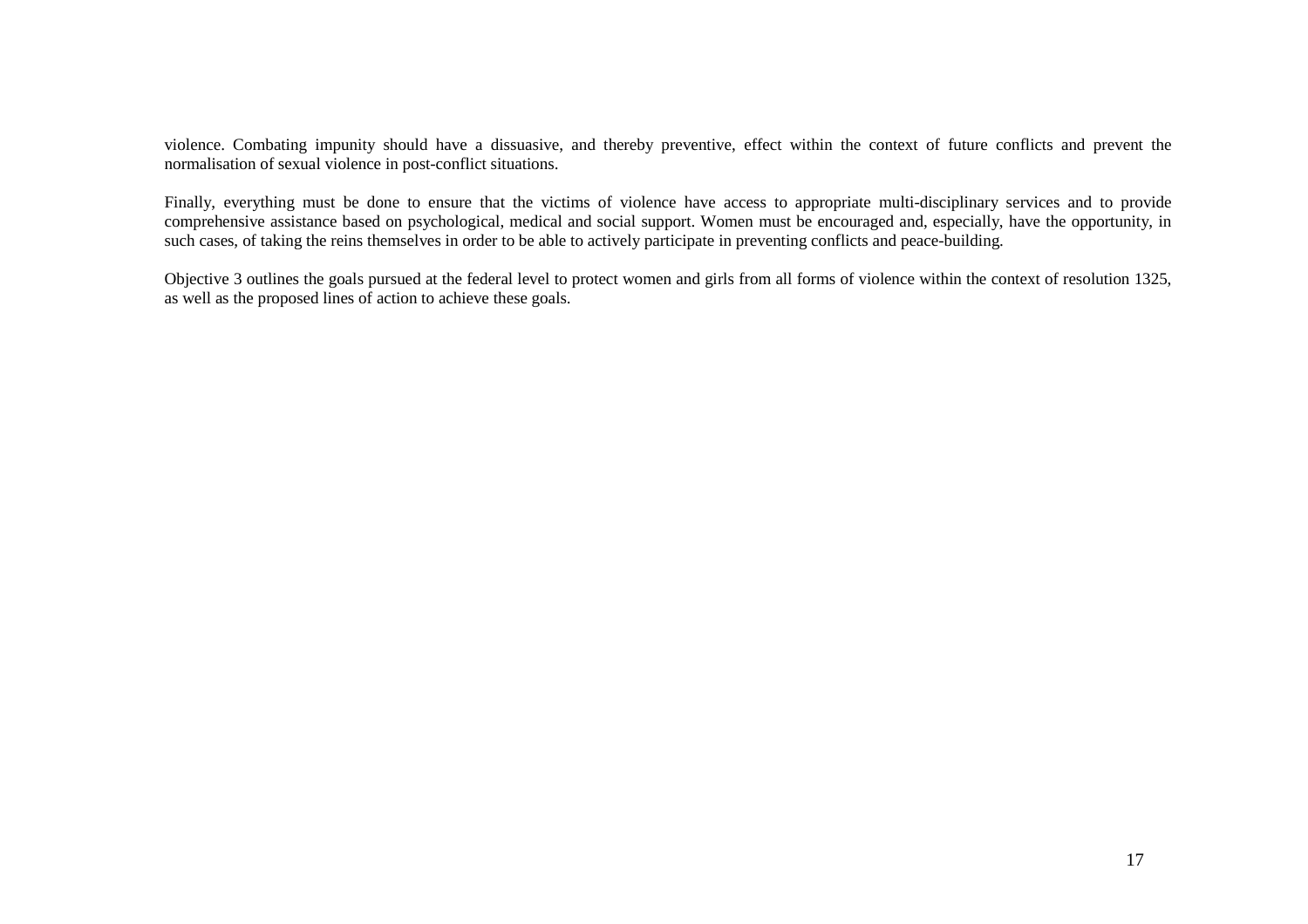| ${\bf N}^\circ$ | <b>GOAL</b>                          | <b>LINES OF ACTION</b>                    | <b>MONITORING INSTRUMENTS</b>          | <b>DEPARTMENTS</b> |
|-----------------|--------------------------------------|-------------------------------------------|----------------------------------------|--------------------|
| 14.a            | Draw attention to the phenomenon of  | Prioritise, at political and operational  | Interventions carried out.             | Foreign Affairs    |
|                 | violence against women.              | level, the combating of all forms of      | Support and adoption of resolutions.   | Development        |
|                 |                                      | violence during and after armed           |                                        | Defence            |
|                 |                                      | conflicts, with a particular focus on     |                                        | Interior           |
|                 |                                      | sexual violence.                          |                                        | Justice            |
|                 |                                      |                                           |                                        | Equality           |
| 14.b            |                                      | Support, in Belgium and in the partner    | Interventions carried out.             | Development        |
|                 |                                      | countries, actions to raise awareness of  |                                        |                    |
|                 |                                      | the issue of sexual violence before,      |                                        |                    |
|                 |                                      | during and after armed conflicts.         |                                        |                    |
|                 |                                      |                                           |                                        |                    |
| 14.c            |                                      | Provide for the presence of a legal       | Internal communication with potential  | Justice            |
|                 |                                      | expert as a trainer in the area of        | experts.                               |                    |
|                 |                                      | violence against women.                   |                                        |                    |
| 15.             | Raise awareness amongst personnel    | During<br>the<br>preparation<br>for       | Concrete action undertaken.            | Defence            |
|                 | prior to deployment.                 | peacekeeping missions and the pre-        |                                        |                    |
|                 |                                      | deployment training given in Belgium,     |                                        |                    |
|                 |                                      | ask that particular attention be given to |                                        |                    |
|                 |                                      | violence against women and children       |                                        |                    |
|                 |                                      | and emphasise the need to offer them      |                                        |                    |
|                 |                                      | protection from such violence.            |                                        |                    |
| 16.a            | tolerance for Belgian<br>Impose zero | Prosecute those responsible for sexual    | Ratio of number of complaints versus   | Defence            |
|                 | peacekeeping forces in terms of      | violence within the defence forces.       | number of prosecutions.                |                    |
|                 | violence against women.              |                                           | Ratio of number of prosecutions versus |                    |
|                 |                                      |                                           | number of convictions.                 |                    |
| 16.b            |                                      | Establish a Belgian code of conduct       | Belgian code drawn up.                 | Defence            |
|                 |                                      | highlight the zero tolerance<br>and       |                                        |                    |
|                 |                                      | approach in it.                           |                                        |                    |
| 16.c            |                                      | Apply the UN and NATO code of             | Application and promotion.             | Defence            |
|                 |                                      | conduct within Belgian army ranks and     |                                        |                    |
|                 |                                      | promote it at the international level.    |                                        |                    |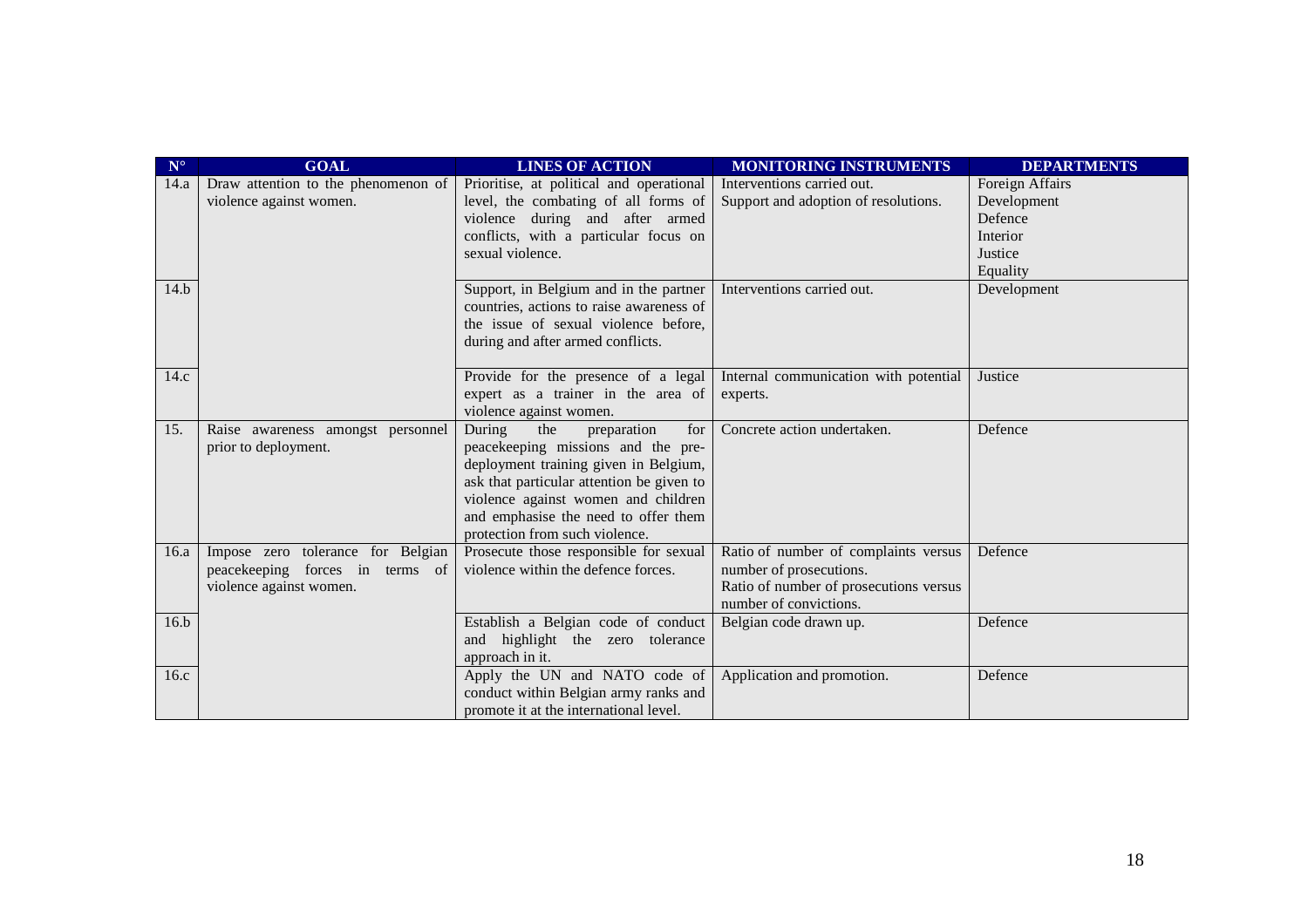| 17.a | Combat impunity with regard to<br>violence against women and combat<br>the normalisation of forms of (sexual)<br>violence.     | Support programmes and projects<br>focusing on the re-establishment of the<br>rule of law in order to combat the<br>impunity of acts of violence against<br>women.                                                                                                    | Interventions carried out.                                         | Development                               |
|------|--------------------------------------------------------------------------------------------------------------------------------|-----------------------------------------------------------------------------------------------------------------------------------------------------------------------------------------------------------------------------------------------------------------------|--------------------------------------------------------------------|-------------------------------------------|
| 17.b |                                                                                                                                | Support initiatives that contribute to the<br>development and application, in third<br>party countries, of national legislation<br>punishing sexual violence and that<br>encourage women and girls to file<br>complaints when they are victims of<br>sexual violence. | Interventions carried out.                                         | Foreign Affairs<br>Development<br>Justice |
| 17.c |                                                                                                                                | Maintain support for the mandate of<br>the UN Special Rapporteur on violence<br>against women.                                                                                                                                                                        | Interventions carried out.<br>Support for relevant resolutions.    | Foreign Affairs                           |
| 17.d |                                                                                                                                | Encourage states to incorporate the<br>fight against sexual violence into<br>transitional justice mechanisms and<br>criminal law and to consider the fight<br>against sexual violence as<br>the<br>responsibility<br>of<br>each<br>state<br>(ownership).              | Interventions carried out.                                         | Foreign Affairs<br>Development            |
| 17.e |                                                                                                                                | Advocate for the combating<br>of<br>impunity and encourage prosecutions<br>both nationally and internationally.                                                                                                                                                       | Interventions carried out.                                         | Foreign Affairs                           |
| 18.a | Monitor the security and protection<br>from all forms of violence of women<br>and girls in countries in fragile<br>situations. | Monitor the situation of women in<br>intervention zones and develop a<br>system of reporting in the area of<br>violence against women.                                                                                                                                | Monitoring/Early warning indicators.<br>Interventions carried out. | Defence<br>Development                    |
| 18.b |                                                                                                                                | Continue action within the context of<br>the convention on the prohibition of<br>cluster munitions and anti-personnel<br>mines by placing particular emphasis<br>on the effects of such weapons on<br>women and children.                                             | Interventions carried out.                                         | Foreign Affairs<br>Defence                |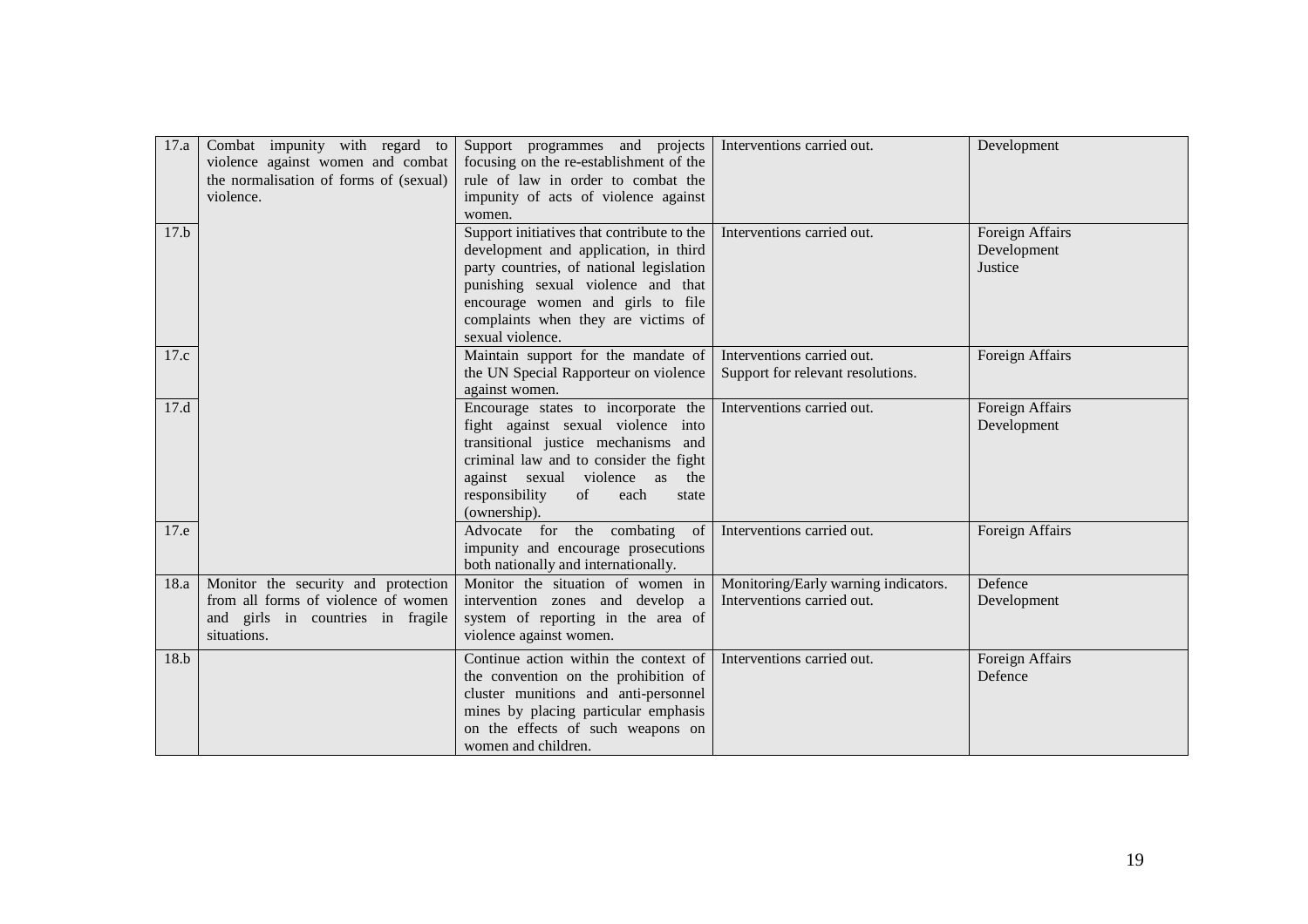| 18.c |                                                                                                      | Ensure, on a continuous<br>basis.<br>compliance with article 7.4 within the<br>context of the application of the Arms<br>Trade Treaty (prohibition on exports in<br>case of gender-based violence/violence<br>against women and children).                                                                              | Integration of the gender perspective<br>into Community action by the EU, in<br>support of the application of the Arms<br>Trade Treaty in third party countries.              | Foreign Affairs                           |
|------|------------------------------------------------------------------------------------------------------|-------------------------------------------------------------------------------------------------------------------------------------------------------------------------------------------------------------------------------------------------------------------------------------------------------------------------|-------------------------------------------------------------------------------------------------------------------------------------------------------------------------------|-------------------------------------------|
| 18.d |                                                                                                      | Give particular attention to women's<br>participation in de-mining programmes<br>and involve women in decisions<br>relating to which areas should be de-<br>mined as a priority.                                                                                                                                        | Creation of a gender criterion that will<br>be systematically monitored as part of<br>the evaluation of new de-mining<br>projects.                                            | Foreign Affairs<br>Defence                |
| 18.e |                                                                                                      | Support initiatives by international,<br>Belgian and local NGOs that work to<br>protect women and that combat sexual<br>violence, by, amongst other things, the<br>integrated provision of medical and<br>psycho-social care and socio-economic<br>reintegration of victims and the offer of<br>protection and housing. | Support actions.<br>Projects or programmes that contribute<br>to gender equality in countries in<br>situations of fragility.                                                  | Foreign Affairs<br>Development            |
| 19.a | Ensure the security and protection of<br>women and girls within the context of<br>humanitarian work. | Take account of the protection of<br>women and girls within the context of<br>humanitarian duties and DDR and SSR<br>programmes such as the construction of<br>refugee camps.                                                                                                                                           | Projects<br>which<br><sub>or</sub><br>programmes<br>contribute to gender equality in<br>countries in fragile situations.                                                      | Defence                                   |
| 19.b |                                                                                                      | Ask aid organisations to consider the<br>security of women and girls as a<br>priority when organising and managing<br>refugee camps.                                                                                                                                                                                    | Procedure followed.                                                                                                                                                           | Development                               |
| 20.a | Combat human trafficking.                                                                            | Make the combating of human<br>trafficking a priority in the national<br>security plan.                                                                                                                                                                                                                                 | Indications of this priority.                                                                                                                                                 | Interior                                  |
| 20.b |                                                                                                      | Provide aid and assistance to victims of<br>human trafficking in Belgium.                                                                                                                                                                                                                                               | Instruments of aid and assistance.<br>Number of victims of human trafficking<br>who have obtained a residence permit.<br>Number of victims of human trafficking<br>protected. | Interior-Office for Foreigners<br>Justice |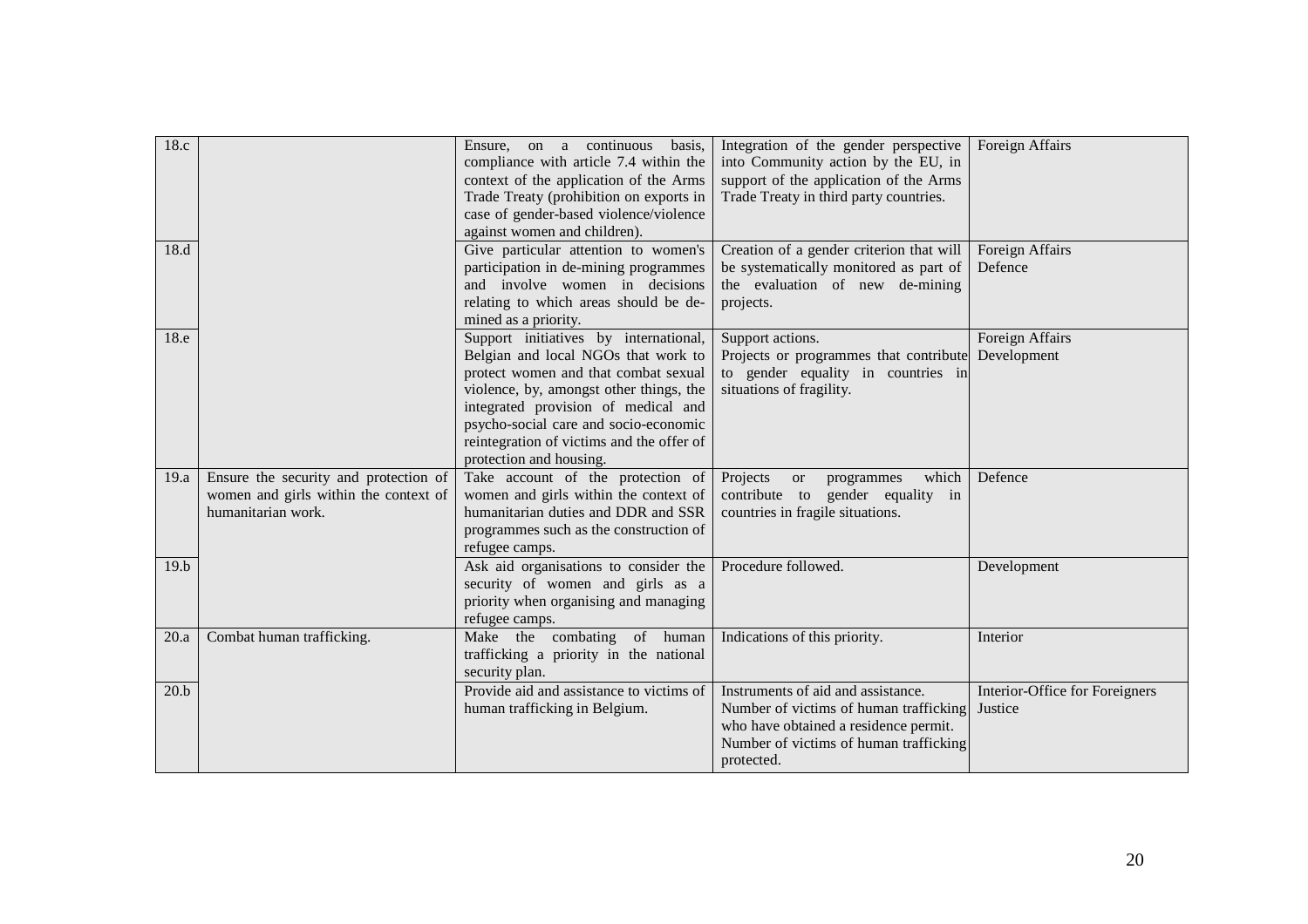| 20.c | into bilateral agreements concerning   human trafficking.<br>police cooperation.                                                                         | Continue to integrate human trafficking   Agreements including the issue of Interior |                 |
|------|----------------------------------------------------------------------------------------------------------------------------------------------------------|--------------------------------------------------------------------------------------|-----------------|
| 20.d | Emphasise human trafficking as part of   Interventions carried out.<br>the concept of "human security" during<br>military operations.                    |                                                                                      | Defence         |
| 20.e | Maintain support for the mandate of Interventions carried out.<br>the UN Special Rapporteur on human   Support for relevant resolutions.<br>trafficking. |                                                                                      | Foreign Affairs |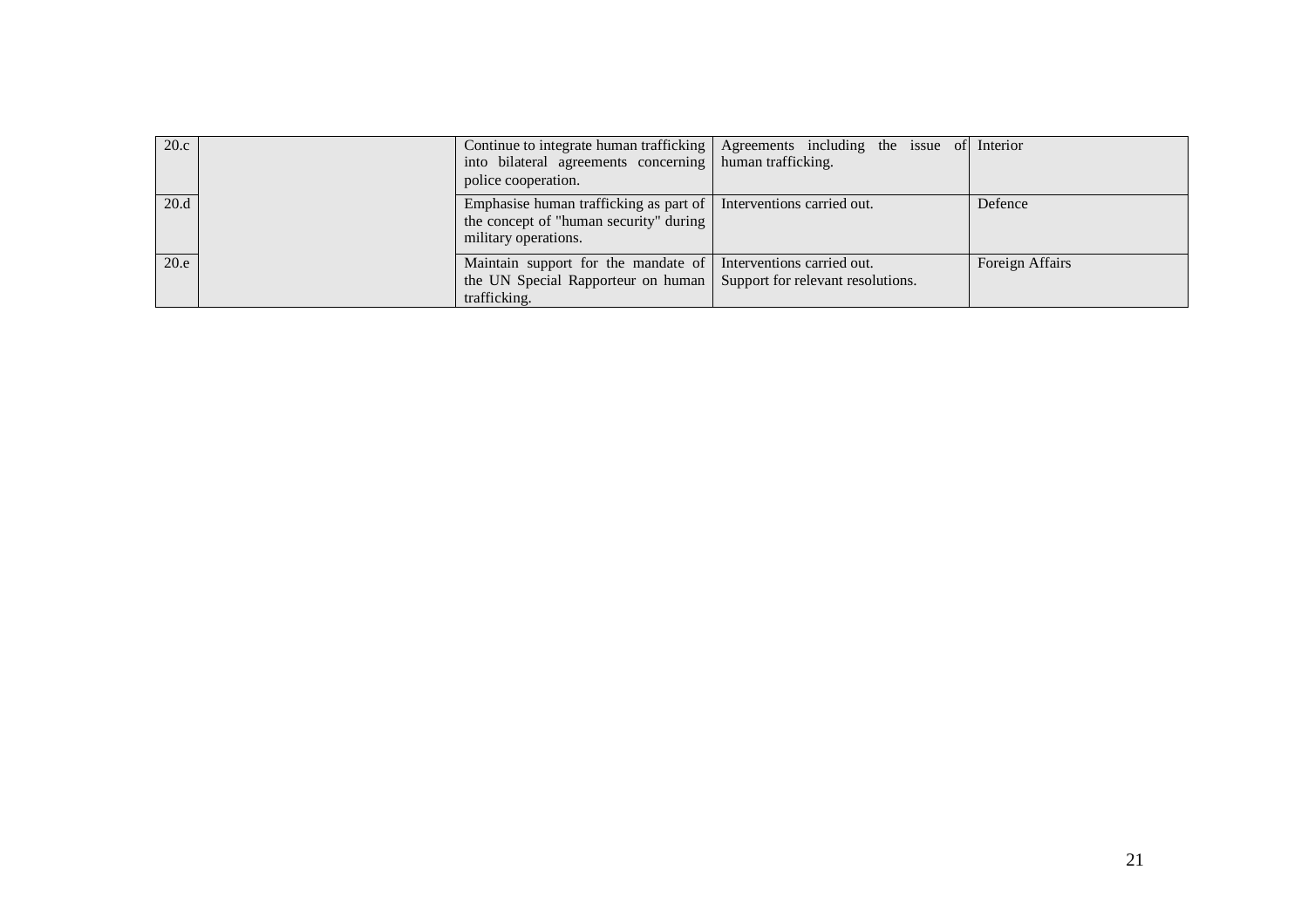## **OBJECTIVE 4. Participation of women in peacekeeping and peace-building processes**

It is still all too often the case that important decisions within the context of peace processes are taken by groups composed exclusively of men. Women's aspirations are, therefore, frequently forgotten or even just simply ignored. In order to ensure that the specific needs of women are taken into account, it is essential that they are permitted to participate in decision-making in relation to aspects likely to have an impact on their lives. Women's participation in decision-making processes must be guaranteed, especially in situations where they are particularly vulnerable.

During periods of conflict, women are often the ones who work in the fields, keep the economy going and maintain infrastructure. This is why their point of view is important when identifying priorities in terms of reconstruction.

 Mixed representation is therefore the best guarantee of a balanced decision-making process that takes the entire population and all important factors into account. Women's participation in decision-making processes also enhances the legitimacy of any proposals and solutions adopted at the conclusion of these processes.

It is also essential that women are represented in jobs that are in direct contact with the population. Indeed, for many women who have been victims of violence, it is important to be able to tell their story to another woman. The cultural context may also result in the presence of women being required to ensure contact with the local female population, even more so in countries where there continues to be a strict separation between the traditional roles of women and men. In order to give a general overview of the situation, it must be possible to communicate with both groups.

Ultimately, the presence of women at all levels, in all institutions and in all jobs also serves as an example for other women and a sign for men. It shows the extent to which it is essential that women make their voices heard and are heard. This can encourage women to play a more active role in an area where they can make a difference.

This section of the NAP presents the different lines of action that should enable women's participation in peace processes to be increased. Some of the initiatives mentioned should have an impact on women's participation within Belgian federal bodies involved in these types of processes.

 Belgium will also work to increase the participation of women in international organisations, peacekeeping missions and civilian crisis management missions.

 Finally, this section outlines the lines of action which must result in increased participation by women and women's organisations in peace negotiations and decisions relating to reconstruction.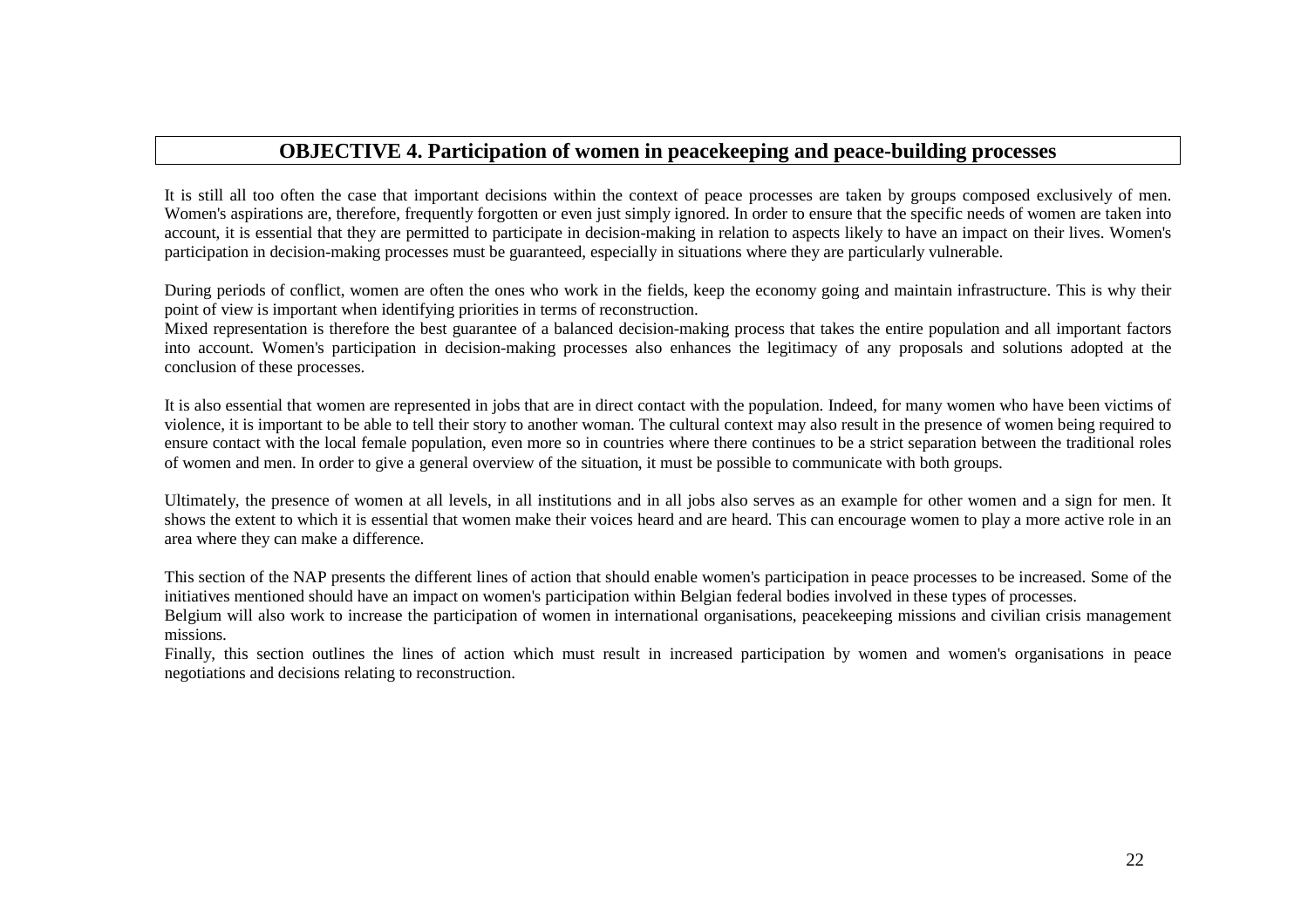| $\mathbf{N}^\circ$ | <b>GOAL</b>                                                                                                                     | <b>LINES OF ACTION</b>                                                                                                                                | <b>MONITORING</b><br><b>INSTRUMENTS</b>                                                                                                                                                                  | <b>DEPARTMENTS</b>                                                   |
|--------------------|---------------------------------------------------------------------------------------------------------------------------------|-------------------------------------------------------------------------------------------------------------------------------------------------------|----------------------------------------------------------------------------------------------------------------------------------------------------------------------------------------------------------|----------------------------------------------------------------------|
| 21.                | increased<br>women's<br>Ensure<br>within<br>federal<br>representation<br>administrations <sup>8</sup> .                         | Conduct an active recruitment policy and<br>analyse trends in the recruitment of women<br>and adapt actions based on this analysis <sup>9, 10</sup> . | taken in relation<br>Actions<br>to<br>recruitment to attract more women.<br>Proportion of men and women<br>diplomats,<br>amongst<br>consuls.<br>cooperation attachés, soldiers and<br>integrated police. | Foreign Affairs<br>Development<br>Defence<br>Interior-Federal police |
| 22.                | increased<br>Ensure<br>women's<br>within<br>international<br>representation<br>organisations.                                   | Encourage applications by Belgian women<br>for international organisations.                                                                           | Actions of encouragement.                                                                                                                                                                                | Foreign Affairs<br>Development<br>Defence<br>Interior<br>Justice     |
| 23.a               | Ensure<br>increased<br>women's<br>representation within peace missions <sup>11</sup><br>civilian<br>crisis<br>and<br>management | Encourage applications by Belgian women<br>for peace missions.                                                                                        | Changes in percentage of Belgian<br>women in peace missions.                                                                                                                                             | Defence                                                              |
| 23.b               | missions.                                                                                                                       | Encourage women in the federal police to<br>apply for civilian crisis management<br>missions.                                                         | Actions of encouragement.<br>Proportion of men and women<br>amongst personnel participating in<br>EU civilian crisis management<br>missions.                                                             | Interior-Federal police                                              |
| 23.c               |                                                                                                                                 | Encourage women's participation in basic<br>generic training prior to deployment on<br>civilian crisis management missions.                           | Actions of encouragement.                                                                                                                                                                                | Foreign Affairs<br>Development<br>Justice<br>Interior-Federal police |

<sup>&</sup>lt;sup>8</sup> The presence of more women within federal administrations is a necessary condition, without which the submission of more applications by women for international organisations and peace missions and civilian crisis management missions will not be possible.

<sup>&</sup>lt;sup>9</sup> Nevertheless, the Department of Defence does not wish to distinguish between men and women in its statute. It recruits soldiers, irrespective of their gender, according to the skills required by the organisation or for a particular role. It therefore wants to attract applications from women without wanting to impose scales (via a quota system, targets or other methods) on recruitment, for participation in operations or in international organisations.

<sup>&</sup>lt;sup>10</sup> The federal police wants to achieve increased female representation by conducting a study amongst all female members of personnel regarding the causes and factors explaining why women do not participate in promotions.

 $11$  Ditto footnote 8.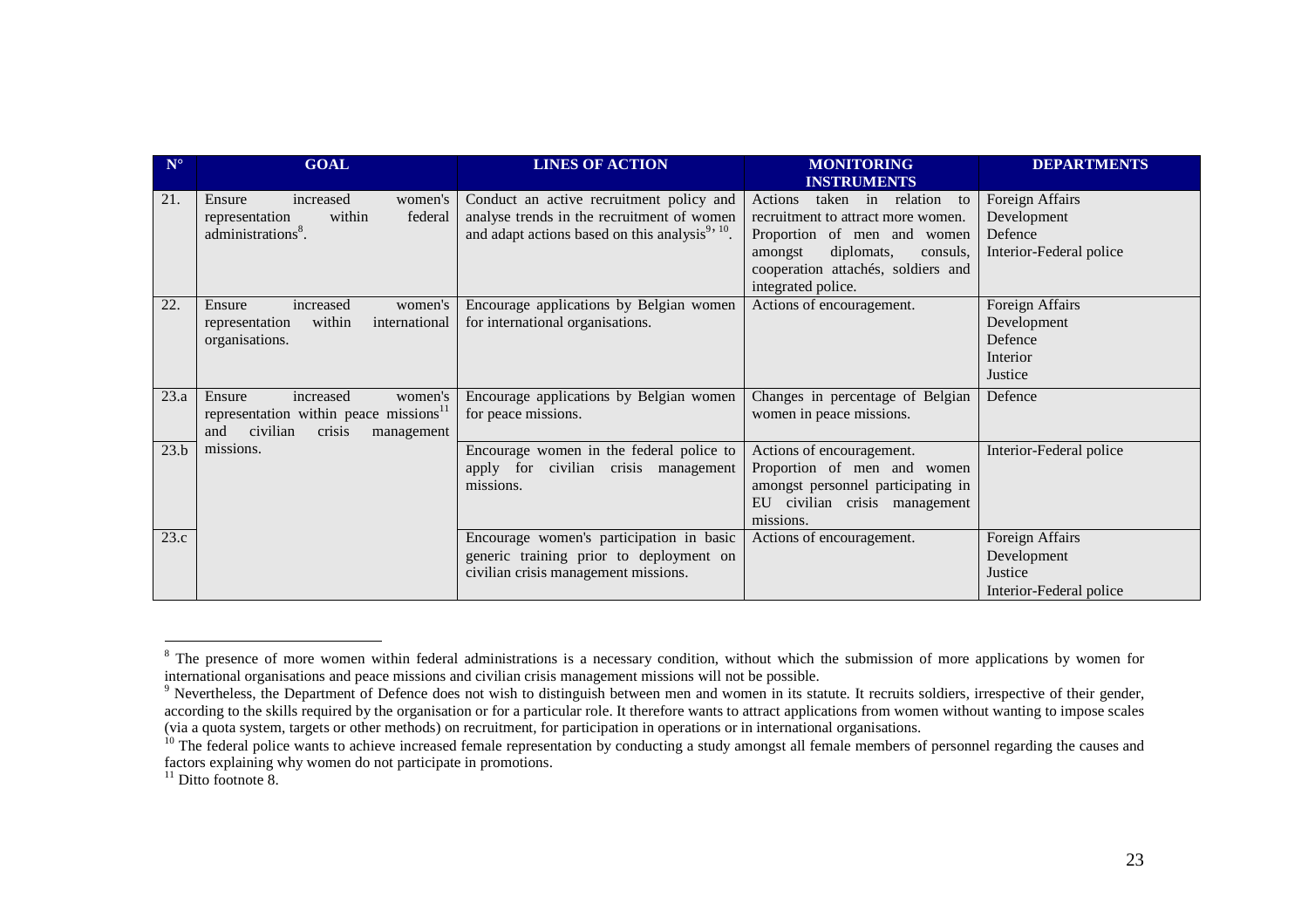| 23.d |                                                                                                                                                  | Advocate<br>internationally<br>for<br>the<br>participation of a greater number of women<br>in peace missions and civilian crisis<br>management missions.                                                 | Interventions carried out.                                                                                                                                                                                                                   | Foreign Affairs<br>Defence<br>Interior                                          |
|------|--------------------------------------------------------------------------------------------------------------------------------------------------|----------------------------------------------------------------------------------------------------------------------------------------------------------------------------------------------------------|----------------------------------------------------------------------------------------------------------------------------------------------------------------------------------------------------------------------------------------------|---------------------------------------------------------------------------------|
| 24.a | Ensure greater representation of women<br>in peace negotiations and encourage the<br>institutionalisation of women's role in<br>peace processes. | Systematise consultation with local women<br>and women's organisations within the<br>context of missions of inquiry and circulate<br>data collected via the partners<br>the<br>concerned.                | Consultations.                                                                                                                                                                                                                               | Defence                                                                         |
| 24.b |                                                                                                                                                  | Within the context of the peace processes<br>supported by Belgium, emphasise the need<br>to appoint female mediators and negotiators.                                                                    | Number and percentage of female<br>mediators and negotiators and<br>women's organisations present at<br>formal<br>and informal<br>peace<br>negotiations supported by Belgium.<br>Support for women's participation<br>in peace negotiations. | Foreign Affairs                                                                 |
| 24.c |                                                                                                                                                  | Advocate internationally for inclusion of<br>more women in delegations participating in<br>peace and democracy-building negotiations<br>and processes.                                                   | Interventions carried out.                                                                                                                                                                                                                   | Foreign Affairs                                                                 |
| 24.d |                                                                                                                                                  | Advocate for the consultation of local<br>women and women's groups within the<br>context of preparations and discussions for<br>peacekeeping<br>civilian<br>and<br>crisis<br>management missions.        | Interventions carried out.                                                                                                                                                                                                                   | Foreign Affairs                                                                 |
| 25.a | Improve women's participation in local<br>society.                                                                                               | Encourage the presence of local women<br>within the local judicial system, police and<br>defence.                                                                                                        | Interventions carried out.                                                                                                                                                                                                                   | Foreign Affairs<br>Development<br>Defence<br>Interior-Federal police<br>Justice |
| 25.b |                                                                                                                                                  | Support initiatives focused on enhancing<br>women's participation in the decision-<br>making process at each level (local, regional<br>and national) particularly in countries in<br>fragile situations. | Support for women's participation<br>in peace negotiations.                                                                                                                                                                                  | Development                                                                     |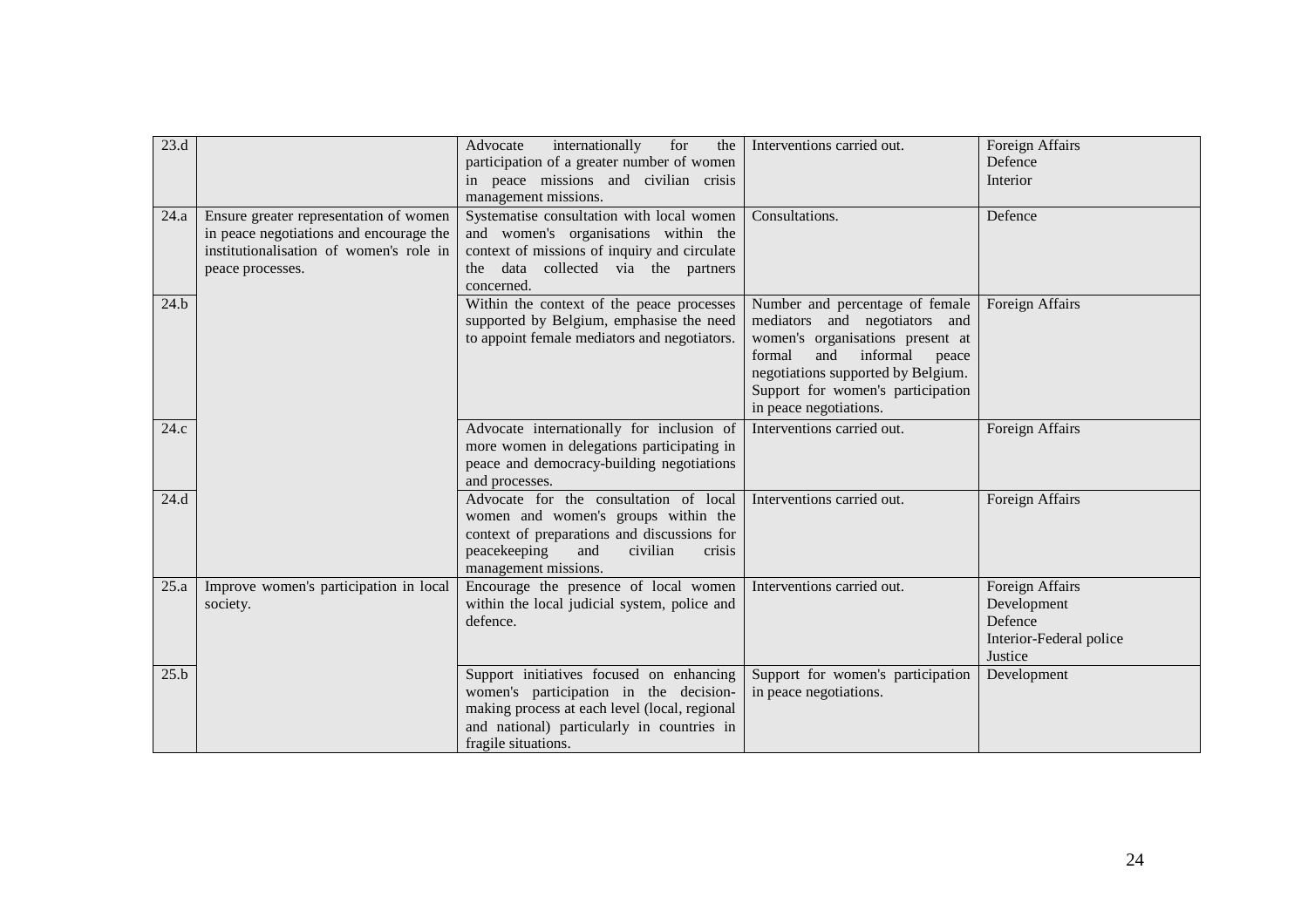| 25.c | Support local women's organisations and Support provided.<br>networks in enhancing their legal,<br>economic, political and social capacities. |                                | Development      |
|------|-----------------------------------------------------------------------------------------------------------------------------------------------|--------------------------------|------------------|
| 25.d | Encourage local set-ups inserted in civil Projects or programmes<br>society to ensure better socio-economic<br>participation by women.        | contribute to gender equality. | that Development |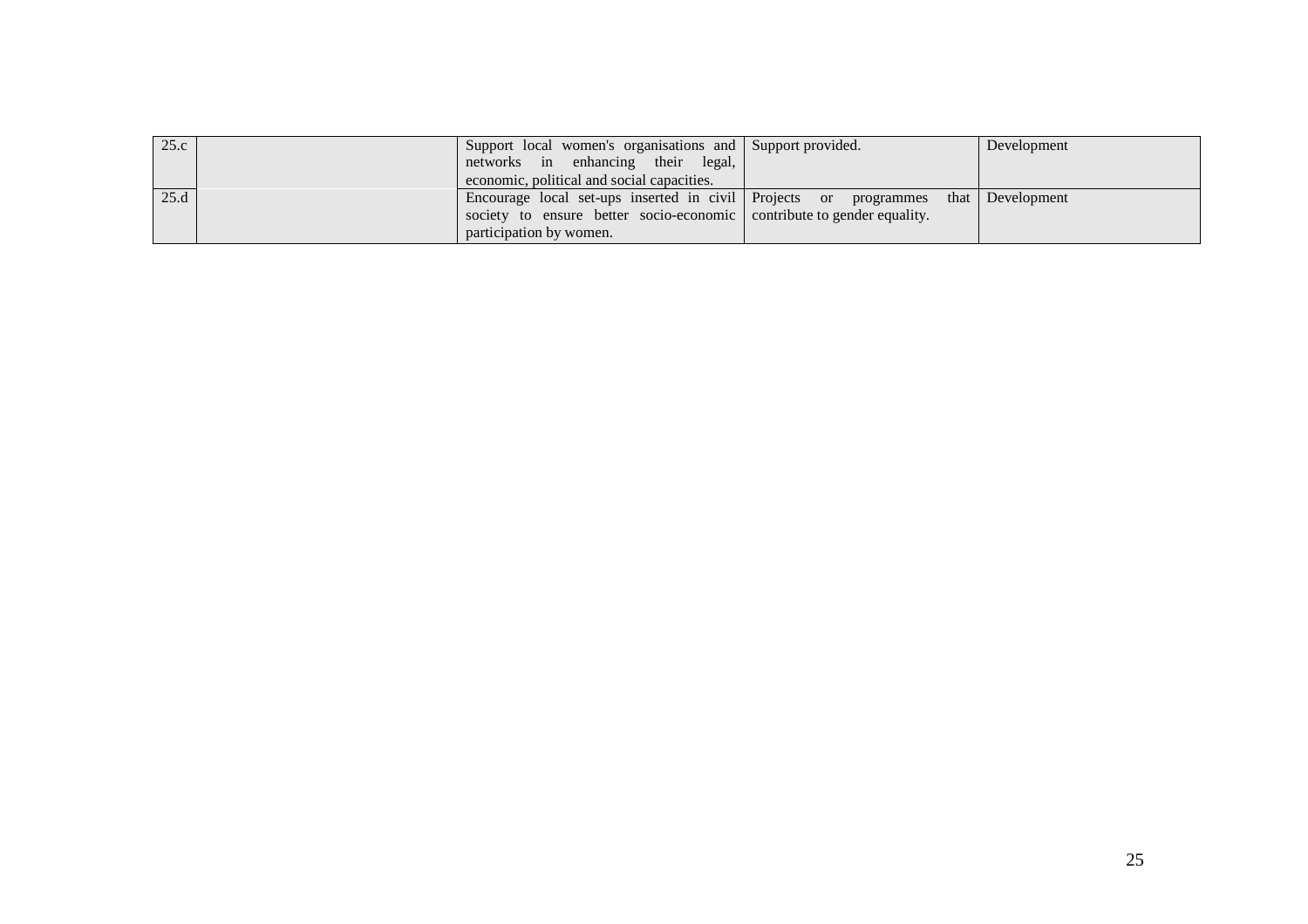## **OBJECTIVE 5. Support for the implementation of resolution 1325 and the national action plan**

Systematic support is required for the application of resolution 1325. The subject of women, peace and security cannot be ignored, given the harmful consequences that this would have for countless women and girls whose security is threatened by conflict.

Internationally, individual member states of the UN and the international and regional organisations must devote their efforts to creating as wide a foundation as possible for the resolution and its concrete implementation. This is why the NAP provides that Belgium advocates at the international level for the implementation of the resolution and, within this context, lend, where possible, its support to international organisations or individual member states. In this regard, particular attention will be given to the possibility of offering support for the development and implementation of NAPs relating to resolution 1325 in partner countries of the Belgian Development Cooperation.

It is also necessary to distribute information in Belgium and raise awareness, both at decision-making level and executive level. The Belgian population constitutes a third target audience. Application of the resolution and concrete implementation of the NAP must remain the focus of all attention and the support necessary to this effect must be given.

In itself, this NAP constitutes an initial form of support for this subject. Indeed, it draws, in a structural manner, the attention of the administrations to the subject. The remainder of this section explains the lines of action that will be undertaken to garner further support for the resolution and the NAP.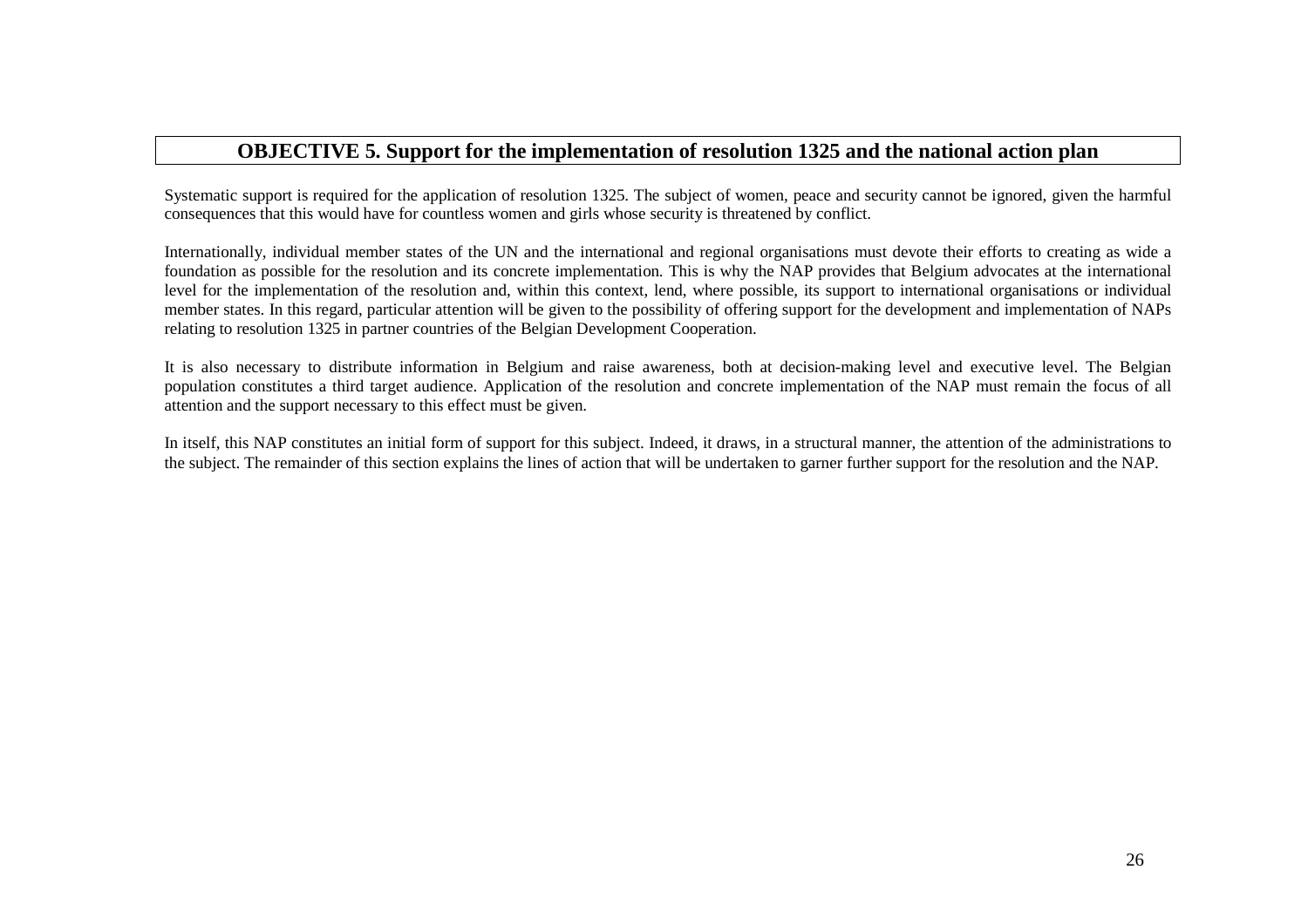| $\mathbf{N}^\circ$ | <b>GOAL</b>                                                                                                          | <b>LINES OF ACTION</b>                                                                                                                                   | <b>MONITORING</b><br><b>INSTRUMENTS</b> | <b>DEPARTMENTS</b>                                                           |
|--------------------|----------------------------------------------------------------------------------------------------------------------|----------------------------------------------------------------------------------------------------------------------------------------------------------|-----------------------------------------|------------------------------------------------------------------------------|
| 26.a               | Apply resolution 1325 at Belgian<br>federal level and implement the NAP.                                             | Develop a Belgian NAP for application of<br>resolution 1325.                                                                                             | NAP adopted.                            | Foreign Affairs<br>Development<br>Defence<br>Interior<br>Justice<br>Equality |
| 26.b               |                                                                                                                      | Offer support to administrations and strategic<br>units via provision of gender-related<br>expertise.                                                    | Expertise offered.                      | Equality                                                                     |
| 26.c               |                                                                                                                      | and integrate best practice,<br>Distribute<br>recommendations and lessons learned.                                                                       | Interventions carried out.              | Foreign Affairs<br>Development<br>Defence<br>Interior<br>Justice<br>Equality |
| 27.                | Awareness raised amongst the actors<br>concerned and the general Belgian<br>public.                                  | Develop or support awareness-raising actions<br>relating to resolution 1325.                                                                             | Awareness-raising actions.              | Foreign Affairs<br>Development<br>Equality                                   |
| 28.a               | Encourage support for the application<br>of resolution 1325 and follow-up<br>resolutions at the international level. | Add a section entitled "Women, Peace and<br>Security" to the questionnaire on the OSCE<br>"Code of Conduct on Politico-Military<br>Aspects of Security". | Section added.                          | Foreign Affairs                                                              |
| 28.b               |                                                                                                                      | Support initiatives aimed at keeping the<br>subject of resolution 1325 on the agenda of<br>the OSCE.                                                     | Interventions carried out.              | Foreign Affairs                                                              |
| 28.c               |                                                                                                                      | Cooperate with NATO and support the<br>development and implementation of their<br>action plan and indicators for resolution 1325.                        | Interventions carried out.              | Foreign Affairs                                                              |
| 28.d               |                                                                                                                      | Encourage and support the application of<br>resolution 1325 and follow-up resolutions by<br>international and regional organisations.                    | Interventions carried out.              | Foreign Affairs<br>Development<br>Defence                                    |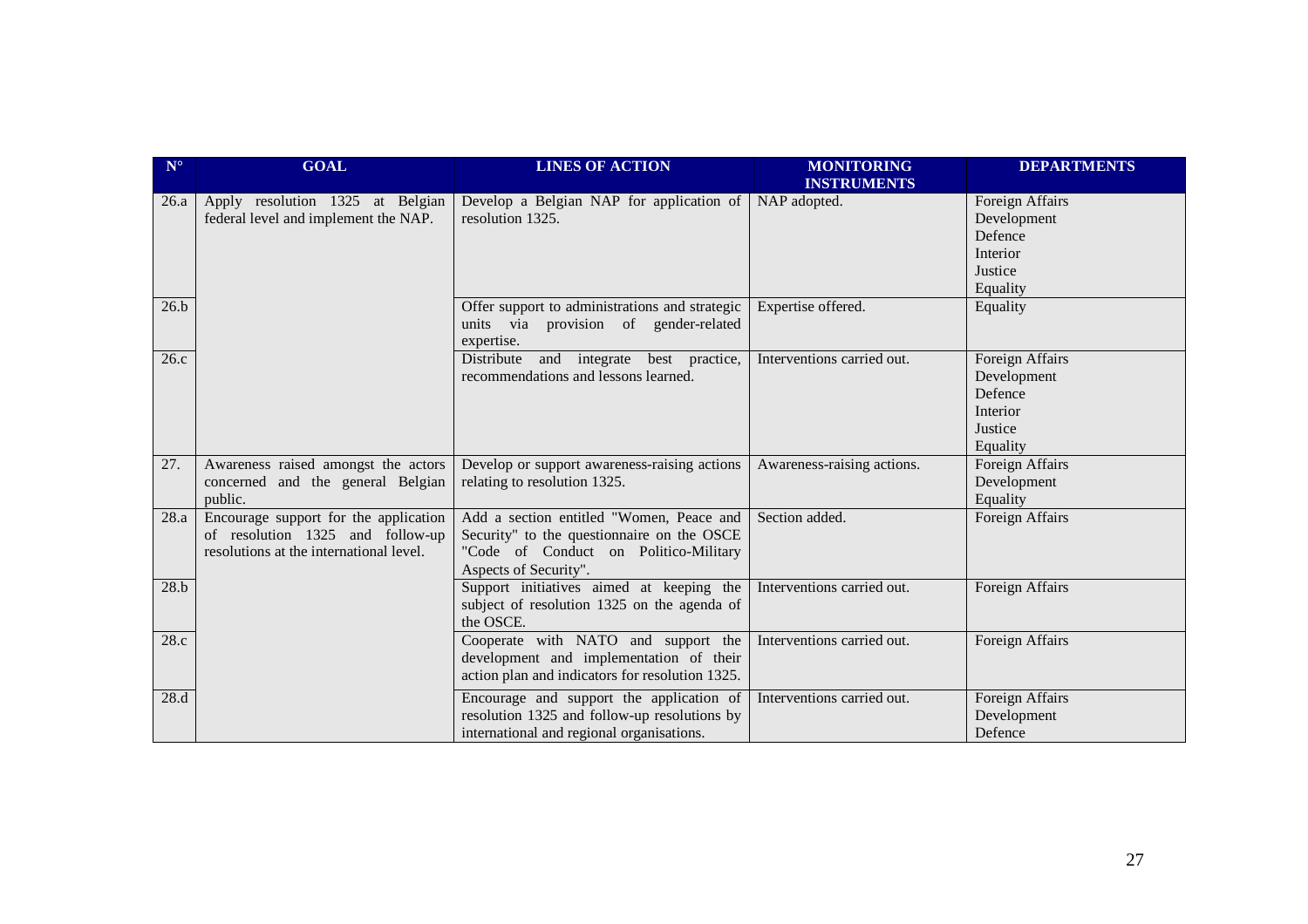| 28.e |                                                                           | Advocate within the EU for an increase in<br>efforts aimed at the implementation of<br>resolution 1325, including within the<br>Common Security and Defence Policy, and<br>assist the EEAS in this task.                                        | Interventions carried out.                                                                                                    | Foreign Affairs                |
|------|---------------------------------------------------------------------------|-------------------------------------------------------------------------------------------------------------------------------------------------------------------------------------------------------------------------------------------------|-------------------------------------------------------------------------------------------------------------------------------|--------------------------------|
|      | 28.f                                                                      | Continue to seek the application of<br>resolutions 1325, 1820, 1960, 1888 and 1889<br>within the context of all peacekeeping<br>missions and all civilian crisis management<br>missions, both during preparation and<br>implementation.         | Interventions carried out.                                                                                                    | Foreign Affairs<br>Defence     |
| 29.a | Encourage the application of resolution<br>1325 at partner country level. | Advocate, via diplomacy and development<br>cooperation, for the application of resolution<br>1325 in countries in fragile situations.                                                                                                           | Interventions carried out.                                                                                                    | Foreign Affairs<br>Development |
|      | 29.b                                                                      | Encourage partner countries to develop a<br>"resolution 1325 NAP" and support these<br>countries with the effective implementation<br>of this NAP.                                                                                              | Countries that receive support in<br>relation to national action plans<br>or other national policies and<br>instruments used. | Foreign Affairs<br>Development |
| 30.  | Support bodies that promote<br>the<br>application of resolution 1325.     | Support the work of the NATO Office on<br>Gender Perspectives on resolution 1325.                                                                                                                                                               | Interventions carried out.                                                                                                    | Foreign Affairs<br>Defence     |
| 31.  | Enhance application of resolution 1325<br>on the ground.                  | Support vertical and/or specific action<br>focused on resolution 1325, by drawing<br>particular attention to vulnerable groups of<br>women.                                                                                                     | Projects or programmes<br>that<br>contribute to gender equality in<br>countries in fragile situations.                        | Development                    |
| 32.  | Enhance application of resolution 1325<br>by the demands of donors.       | Draw attention to the implementation of<br>resolution 1325 when coordinating donors in<br>countries<br>and<br>seek<br>greater<br>partner<br>coordination in the implementation of<br>resolution 1325 alongside existing gender<br>coordination. | Interventions carried out.                                                                                                    | Development                    |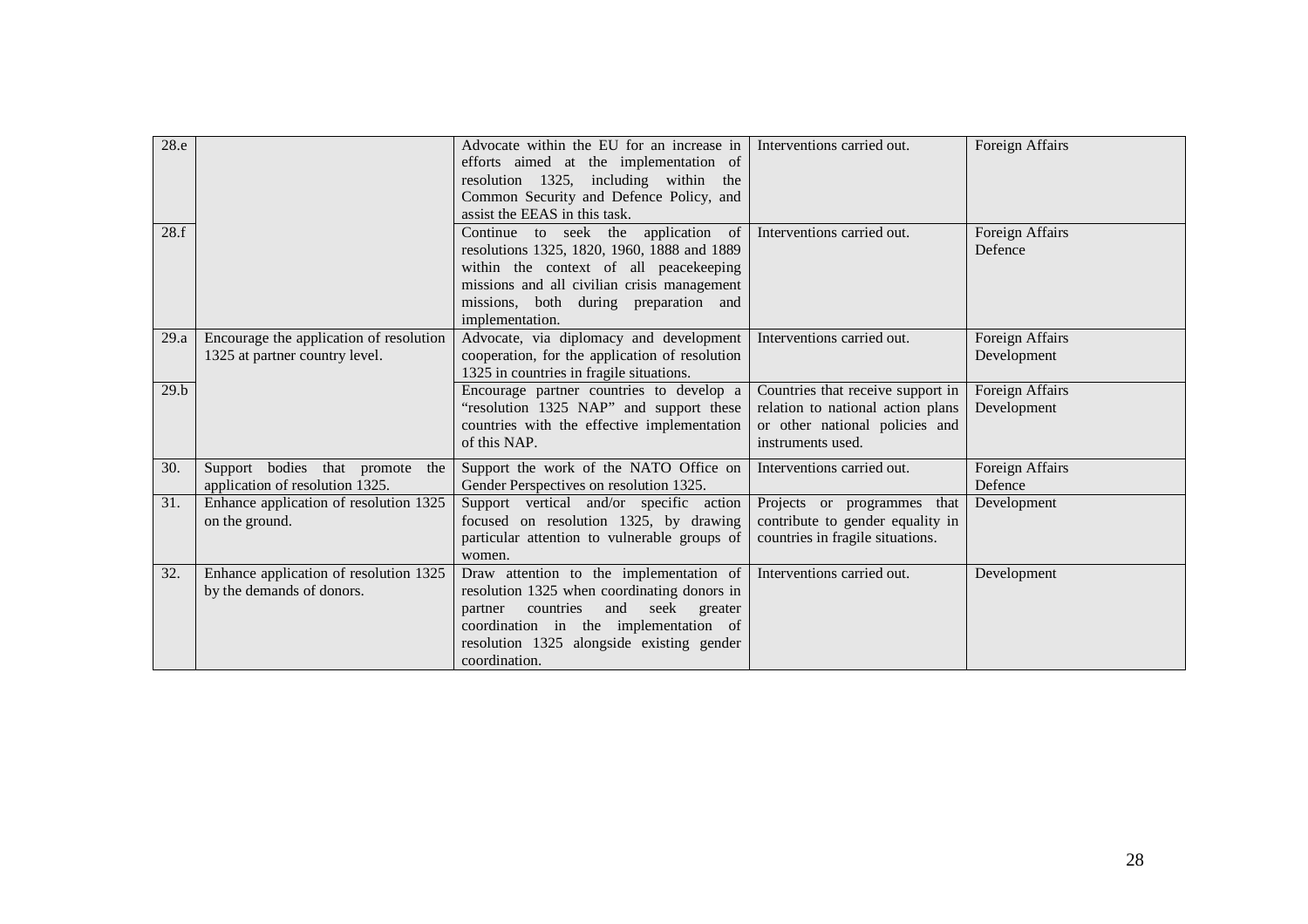## **OBJECTIVE 6. Follow-up, reporting and monitoring**

This National Action Plan, which will cover the period 2013-2016, encompasses many lines of action which should help to improve the position of women in (pre-/post-) conflict zones. Ensuring the implementation of such an ambitious plan over such a period requires monitoring. Objective 6 describes the form that such monitoring will take.

In accordance with the administration's principle of transparency, the executive is also responsible for informing the population (represented primarily by the parliament and civil society) about the actions that are planned and carried out. Reporting to parliament clearly satisfies the requirement referred to in point 2 of resolution 5-665/5 of the Senate Commission on Foreign Relations and National Defence, which provides that the parliament must be kept informed of any progress.

There must also, on the other hand, be regular consultation with external actors, including civil society and local women's organisations, in order to better determine their needs and priorities and secure greater adherence to, amongst other things, peace initiatives proposed by women. Such consultation may result in adjustments or new interpretations of certain lines of action and is part of the continuous pursuit of quality and effectiveness to which the authorities are committed.

For the purposes of reporting and monitoring, one or more monitoring instruments have been associated with each of the lines of action referred to in the plan. In this regard, the UN and EU indicators concerning resolution 1325 have been taken into account. Those connected with actions by UN and EU member states have been added to the monitoring instruments in the matrices. The list of EU indicators is enclosed in annex 4.

Annex 3 provides an assessment for 2012, drawn up based on the lines of action and monitoring instruments presented above. The annual reporting to parliament will follow the same structure. This assessment may therefore serve as a starting measurement and will permit developments in the implementation of the NAP to be tracked thanks to the annual reports. From 2015, these reports will be submitted to parliament at the start of the year and will cover actions carried out during the previous year.